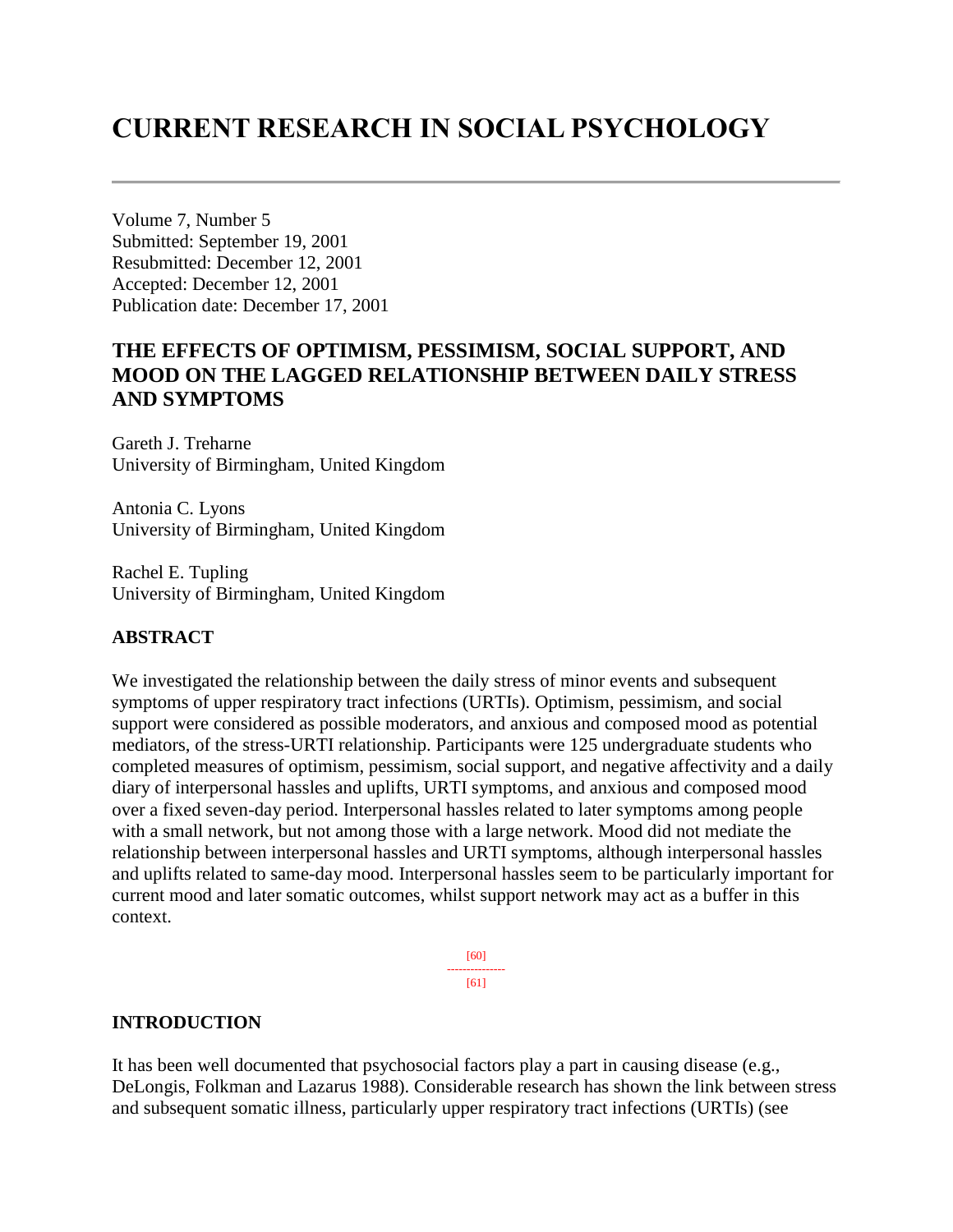Steptoe and Cohen 1999). These infections are some of the most widespread causes of acute illness and include sinusitis, laryngitis, and of course the common cold and influenza.

Recent studies have generally focused on either the laboratory-based link between stress and infection after artificial introduction to viruses or the prospective relationship between the stress of minor events and naturally occurring URTIs. Minor events are situations that occur on a daily level which may be interpreted as distressing hassles (e.g., traffic jams, inclement weather, arguments) or eustressing uplifts (e.g., a good nights sleep, good news) (Kanner et al. 1981). Daily investigations have shown that experiencing hassles relates to somatic symptoms three to four days later (Sheffield, McVey and Carroll 1996). Similarly, an increase in hassles (Stone, Reed and Neale 1987) and a decrease in uplifts (Evans and Edgerton 1991; Evans, Pitts and Smith 1988; Stone et al. 1987) have been found to precede URTI symptoms by four days. This three to four-day lag corresponds with the incubation period of many common viruses known to cause URTIs, although, for some viruses, symptom peak occurs as early as two days following exposure (see Tyrell, Cohen and Schlarb 1993).

Certain subscales of minor events have been shown to be particularly important in the stress-URTI relationship. Specifically, interpersonal minor events have been linked to subsequent URTI symptoms where other types of minor events have not (Evans and Edgerton 1991; Lyons and Chamberlain 1994, 1998); therefore we chose to focus on these types of events. Additionally, Cohen et al. (1998) found chronic interpersonal life-events to be especially powerful for predicting infection after exposure to an URTI virus. However, this effect may be due to minor events which have been shown to mediate the effects of life-events (Pillow, Zautra and Sandler 1996), but which were not assessed in Cohen et al.'s (1998) study. Interpersonal events may be particularly relevant because social interactions can elicit large changes in both physiological responses (see Cacioppo 1994) and emotional state (Stone 1987).

> [61] --------------- [62]

Particular individual factors may moderate the daily stress-URTI relationship. As DeLongis et al. point out, "persons with low psychosocial resources are vulnerable to illness and mood disturbances when their stress levels increase" (1988:486). Strong evidence suggests that social support is one such moderator (Affleck et al. 1994; Cohen and Wills 1985; DeLongis et al. 1988; Ogden and Mtandabari 1995; Turner Cobb and Steptoe 1996, 1998; Tyler and Cushway 1995), although it is currently unclear which specific aspect of support is beneficial, and in which contexts. Particularly, Cohen and Wills (1985) assert that quality of support is important when people experience stress, although other research indicates that support network size moderates the stress-URTI relationship (Turner Cobb and Steptoe 1996). Prospective daily studies may help to clarify this, and we propose that social support may be particularly relevant in the context of daily interpersonal stress.

Dispositional optimism has also been found to moderate stress responses (e.g., Scheier, Weintraub and Carver 1986). Some debate exists over whether optimism and pessimism are ends of a continuum or two distinct constructs (e.g., Marshall et al.1992; Peterson 2000; Scheier, Carver and Bridges 1994). In their study investigating URTIs in a student population, Lyons and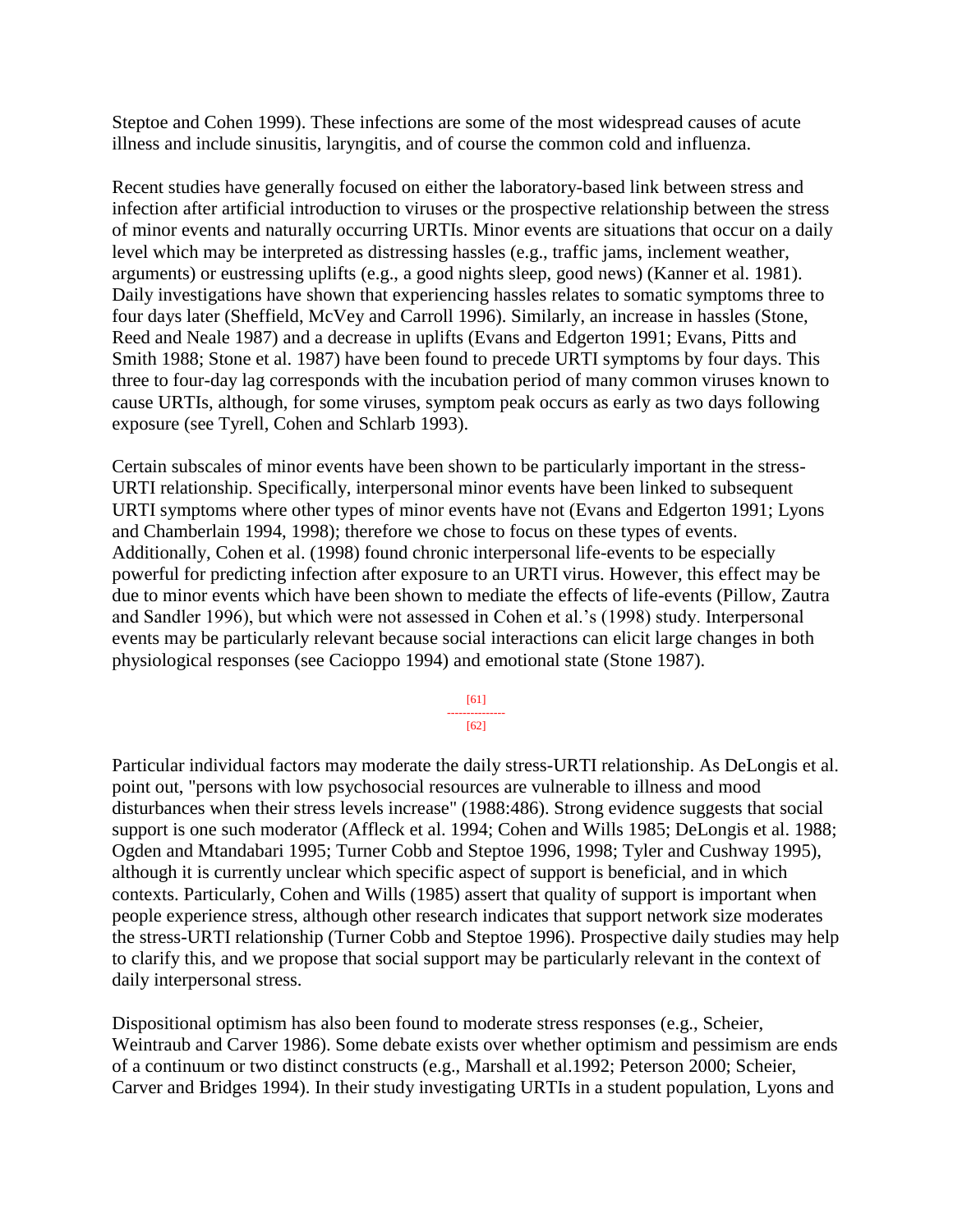Chamberlain (1998) found that low levels of dispositional pessimism, and not high optimism, influenced the effects of minor events on later URTI symptoms.

It is currently unclear how daily stress might affect URTIs. A direct biological link is plausible via reduction of secretory immune responses, which ordinarily protect the respiratory tract during a viral challenge, but which can be influenced by stress (see Cohen 1995). Changes in mood have also been related to secretory immune responses (Stone et al. 1994, 1996), therefore mood is a potential mediator of the stress-URTI relationship. Furthermore, studies have shown relationships between mood and later URTIs. For example, Evans and Edgerton (1991) found that compared to an illness-free control period, tension was related to URTI symptoms four days later. Similarly, Cohen et al. (1995) found that high anxiety before an induced viral challenge led to increased symptom reports, while Cohen, Tyrrell and Smith (1991) found that negative mood (as part of a stress index) over the week preceding a viral challenge was predictive of infection in a dose-response manner.

In support of the first stage of the proposed mediation effect of mood, many studies have shown daily stress to be associated with worse concurrent mood (Affleck et al. 1994; David et al. 1997; DeLongis et al. 1988; Marco et al. 1999; Stone et al. 1987; van Eck, Nicolson and Berkhof 1998). Specifically, interpersonal hassles and uplifts have been found to be directly related to mood (Bolger et al. 1989; Cimbolic Gunthert, Cohen and Armeli 1999; Flory et al. 2000; Jones and Fletcher 1996; Stone 1987).



In terms of particular mood states, anxiety seems to be especially important. For example, increased anxiety has been related to life-event stress (Ogden and Mtandabari 1995), as well as relatively minor daily stress (Jones and Fletcher 1996, Steptoe and Wardle 1998). Similarly, van Eck et al. (1998) have shown that the occurrence of a stressful minor event throughout the day is related to increased agitation and anxiety. Thus it may be beneficial to assess specific mood states, such as anxiety and its positive counterpart, composure, in order to understand the stressmood-URTI pathway more fully. Further, both positive and negative mood states are important to examine, as negative aspects of mood have been shown to be independent of positive aspects of mood (e.g., Watson et al. 1999).

The major aim of the present study was to replicate previous findings (e.g., Evans and Edgerton 1991; Sheffield et al. 1996) of a two- to four-day lagged relationship between interpersonal minor events and URTI symptoms using a diary design. The study also examined whether the stress-URTI relationship is moderated by the psychosocial resources of optimism, pessimism, or social support, and/or mediated by anxious or composed mood. Specifically, we expected that interpersonal hassles would increase later URTI symptoms through heightened anxiety, whilst interpersonal uplifts would decrease later URTI symptoms through increased composure. Data were collected daily for seven days, and for exploratory purposes we examined whether minor events increased or decreased on the weekend. As the present study is based on self-reported symptoms, events, and mood, a measure of negative affectivity (also referred to as neuroticism or trait anxiety) was included to control for individuals' propensity to experience greater mood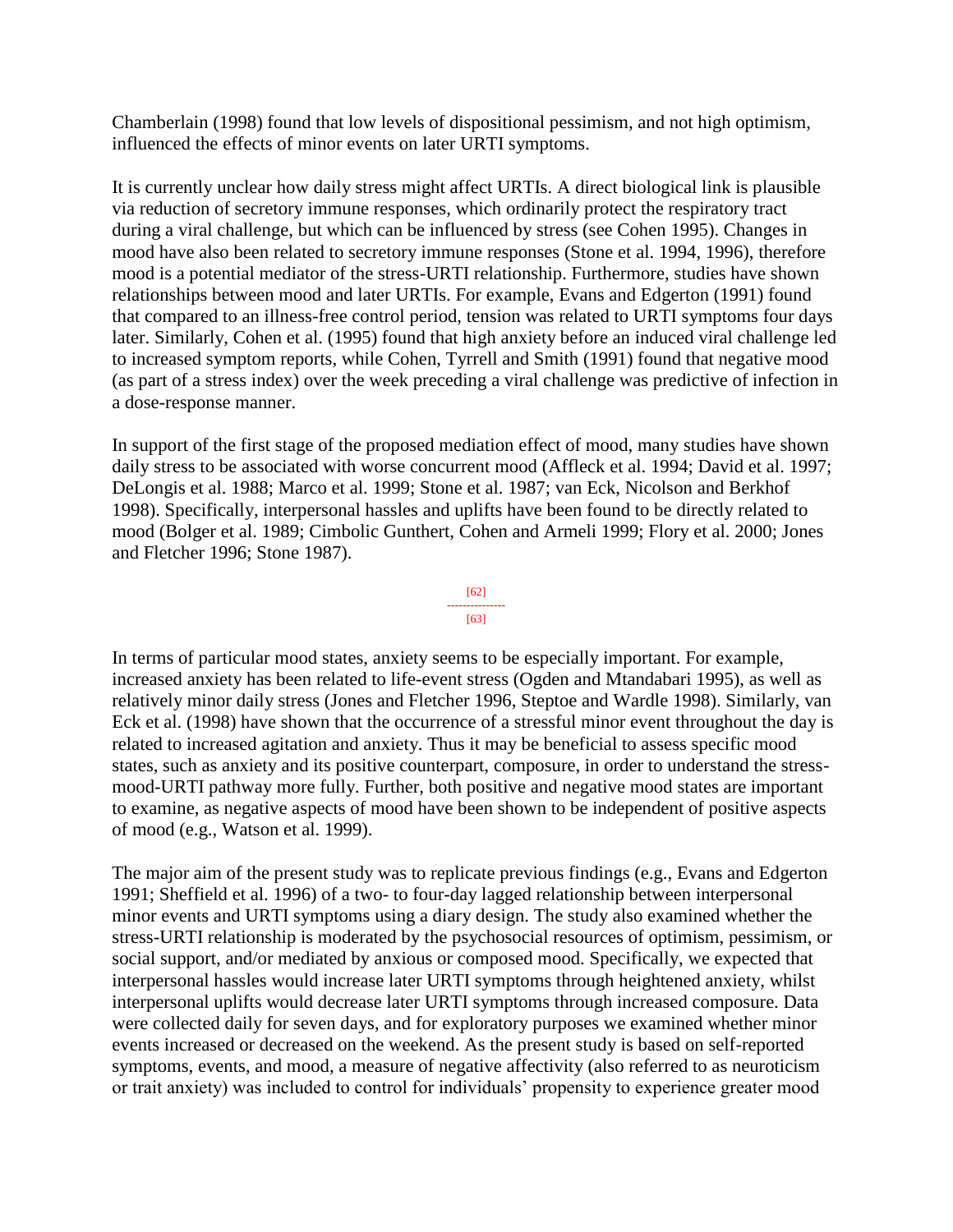reactivity (McCrae and Costa 1986) and to report increased physical symptoms (Cohen et al. 1995).

## **METHOD**

### **Participants and Procedure**

Participants were university undergraduate students who were approached in meetings at a hall of residence and classes. Participants were asked to complete psychosocial measures and provide demographic information in their own time, and were given a diary with instructions to fill it in during the early evening across one of two specific seven-day intervals running from a Friday to a Thursday. Both intervals were during the month of October in an attempt to maximise exposure to URTIs (see Monto and Sullivan 1992).



Out of 190 people who initially agreed to take part in the seven-day study, 130 (68%) returned their diaries. Of these 130 people, 125 (96%) provided five or more days of data, but five people filled in four or less days, therefore they were excluded from the analyses reported here. This high drop-out rate is probably due to the fact that it was the start of the academic year and most of the participants were new to university; thus, they were likely to be busy either socialising or studying in the evenings. Of the 125 included participants, 98 (78%) were female and the mean age was  $19.52$  (SD = 1.92) with a range of 18 to 34.

#### **Design**

A between-subjects design was used. Demographics (sex and age), psychosocial variables (optimism, pessimism, social support) and daily variables (hassles and uplifts, current mood) were used to predict later URTI symptoms whilst controlling for negative affectivity.

#### **Psychosocial Measures**

Optimism and Pessimism were evaluated using the Life Orientation Test (LOT; Scheier and Carver 1985). Respondents rate how much they agree with eight statements (four positive and four negative to assess optimism and pessimism respectively) on a 5-point scale (from  $0 =$ 'strongly agree' to  $4 =$  'strongly disagree'). The test has high construct validity, test-retest reliability ( $r = .79$  over four weeks) and internal reliability ( $\alpha = .76$ ) (Scheier and Carver 1985). In the present study, both subscales had good internal reliability ( $\alpha$  = .76 for optimism, and .79 for pessimism).

Social support was measured with the short form of the Social Support Questionnaire (SSQ6; Sarason et al. 1987) which assesses network size and satisfaction with this network. Participants list initials of people they can count on for support in six situations; the mean number of initials listed provides the network score. For each situation respondents also rate how satisfied they are with their support on a 6-point scale (from  $1 =$  'very dissatisfied' to  $6 =$  'very satisfied'), and a mean satisfaction score is calculated. Both dimensions have good internal reliability ( $\alpha$  ranging from .90 to .93; Sarason et al. 1987).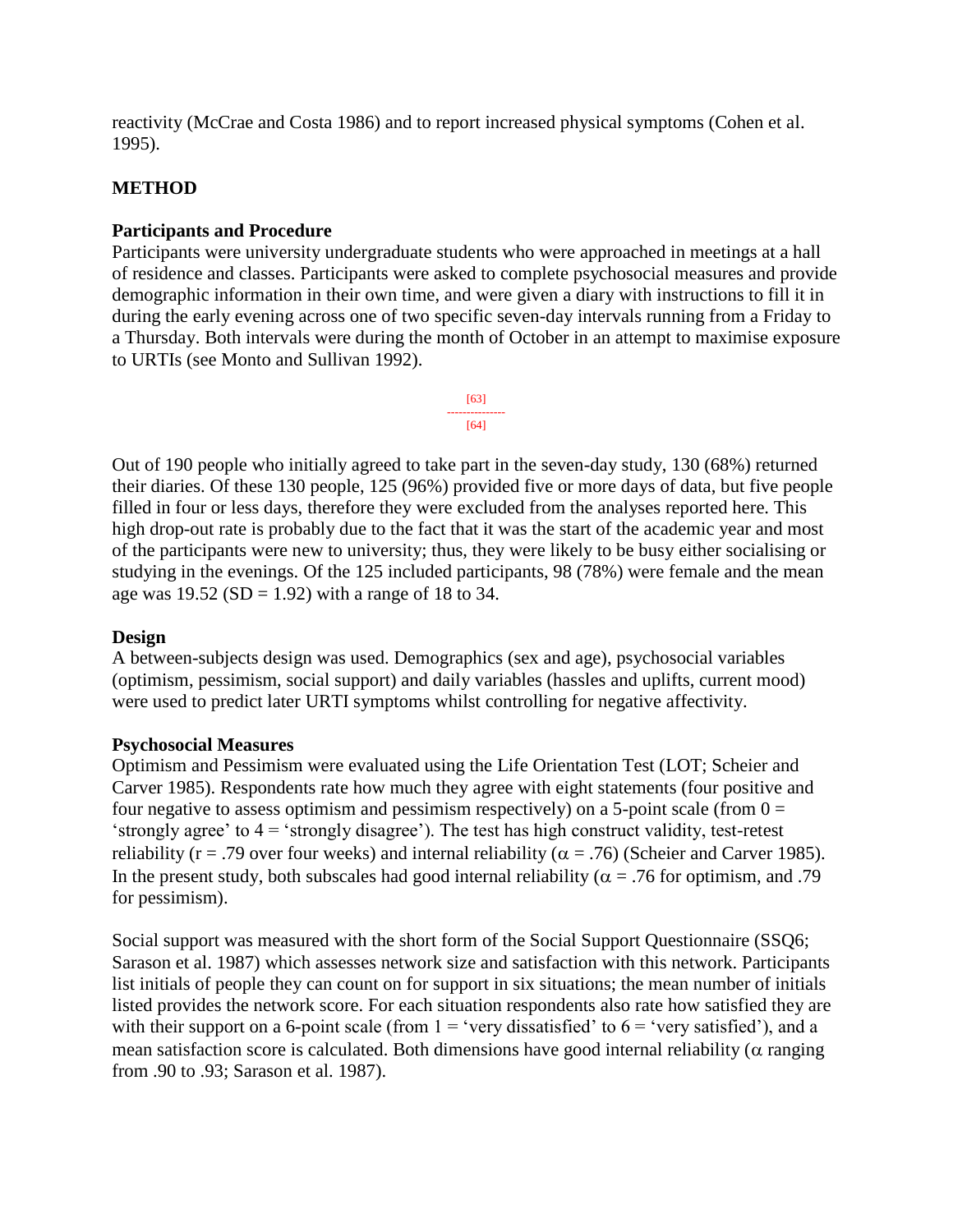Negative affectivity was assessed using the trait section of the State and Trait Anxiety Inventory (STAI; Spielberger 1983). Respondents rate how frequently they agree with each of 20 statements (e.g., 'I feel nervous and restless') on a 4-point scale (from  $1 =$  'almost never' to  $4 =$ 'almost always'). The measure has excellent internal reliability ( $\alpha$  = .93; Spielberger 1983).



#### **Daily Measures**

URTI symptoms were assessed with the URTI subscale of the Pennebaker Inventory of Limbic Languidness (PILL; Pennebaker 1982). This subscale includes 35 of the 54 original symptoms (e.g., sneezing spells; running nose) (Lyons and Chamberlain 1994). Respondents rate their experience of each symptom on a 5-point severity scale (from  $0 = \text{`not at all' to } 4 = \text{`extreme'}$ ). The measure displays high internal reliability ( $\alpha$  = .86; Lyons and Chamberlain 1994).

Hassles and uplifts were measured using the interpersonal subscale of the student version of the hassles and uplifts scale (Lyons and Chamberlain 1994; adapted from DeLongis et al. 1988), which consists of 13 items (e.g., 'Your lecturers or tutors' in place of 'Your supervisor or employer'). Respondents rate how much of a hassle *and* an uplift each item was that day on two 4-point scales (both from  $0 = \text{`none'}$  to  $3 = \text{`a great deal'}$ ).

Mood was measured using the composed-anxious section of the Profile Of Mood States bi-polar form (POMS-BI; Lorr and McNair 1982). Respondents rate how much their feelings are like each of 12 adjectives on a 4-point scale (from  $0 = \text{`much like' to } 3 = \text{`much unlike'}).$  Six adjectives are negative (e.g., uneasy) and six are positive (e.g., serene), providing both and 'anxious' and 'composed' scores. These subscales were both internally reliable ( $\alpha$  ranging from .87 to .89 for anxiety, and .85 to .90 for composure across the days of the week).

#### **RESULTS**

Table 1 displays the means and standard deviations of the psychosocial variables and the daily variables on Day 1 (Friday), as well as their inter-relations. The psychosocial variables were related as expected, with negative affectivity having a positive relationship with pessimism, and negative relationships with optimism and both aspects of social support. Negative affectivity also correlated positively with Day 1 URTI symptoms, interpersonal hassles, and anxious mood, and had a moderate negative relationship with composed mood. Negative affectivity also correlated with URTI symptoms on 5 of the other 6 days (rs ranged from .19 to .25, ps  $\lt$  .05), and as it is assumed to be an indicator of reporting bias, it was controlled for in all subsequent analyses.

> [65] --------------- [66]

**Table 1.** Descriptive Statistics and Correlations Among Psychosocial Variables (Trait Anxiety, Optimism, Pessimism, Social Support) and Daily Variables (Symptoms, Mood and Interpersonal Events on Day 1).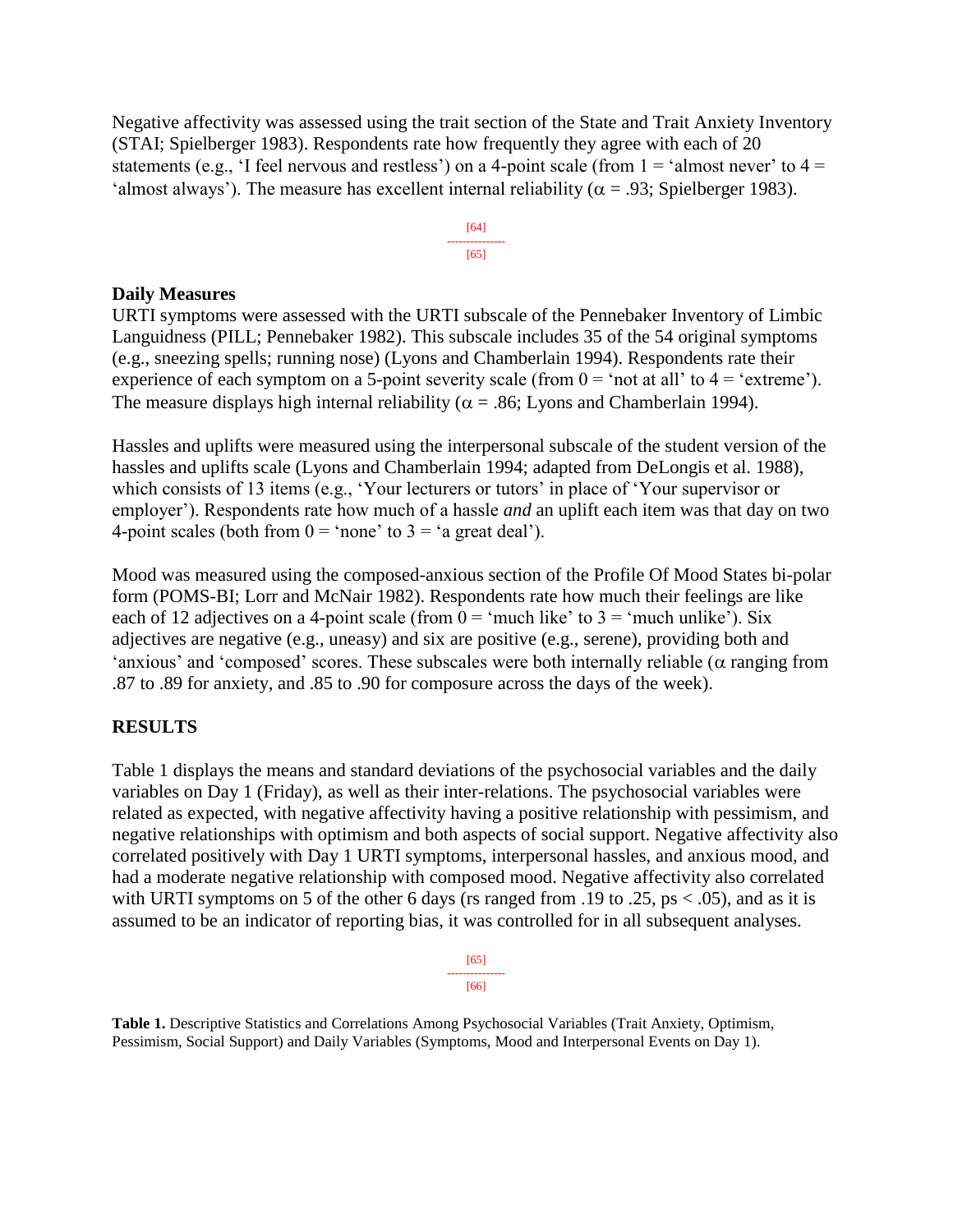|                                                     |                                               |              | <b>Psychosocial Variables</b> |                              |                                          |                                        | Daily Variables: Day 1                  |                                         |                                          | Descripti<br>ves    |
|-----------------------------------------------------|-----------------------------------------------|--------------|-------------------------------|------------------------------|------------------------------------------|----------------------------------------|-----------------------------------------|-----------------------------------------|------------------------------------------|---------------------|
|                                                     | <b>Negativ</b><br>e<br><b>Affectiv</b><br>ity | Optimi<br>sm | Pessimi<br>sm                 | <b>Suppo</b><br>rt<br>Satis. | <b>Suppo</b><br>rt<br><b>Netwo</b><br>rk | <b>URT</b><br>$\mathbf I$<br>Sym<br>р. | <b>Interpe</b><br>rs.<br><b>Hassles</b> | <b>Interpe</b><br>rs.<br><b>Uplifts</b> | <b>Anxio</b><br><b>us</b><br><b>Mood</b> | <b>Mean</b><br>(SD) |
| Psychoso<br>cial<br><b>Vars</b>                     |                                               |              |                               |                              |                                          |                                        |                                         |                                         |                                          |                     |
| <b>Negative</b><br><b>Affectivit</b><br>$\mathbf y$ |                                               |              |                               |                              |                                          |                                        |                                         |                                         |                                          | 42.70<br>(9.64)     |
| Optimis<br>$\mathbf{m}$                             | $-.65***$                                     |              |                               |                              |                                          |                                        |                                         |                                         |                                          | 9.01<br>(3.19)      |
| <b>Pessimis</b><br>$\mathbf{m}$                     | $.63***$                                      | $-.65***$    |                               |                              |                                          |                                        |                                         |                                         |                                          | 5.83<br>(2.88)      |
| <b>Support</b><br><b>Satisfacti</b><br>on           | $-.19*$                                       | $-.09$       | .05                           |                              |                                          |                                        |                                         |                                         |                                          | 5.12<br>(0.98)      |
| <b>Support</b><br><b>Network</b>                    | $-.34***$                                     | .16          | $-.14$                        | $.18*$                       |                                          |                                        |                                         |                                         |                                          | 4.93<br>(2.07)      |
| <b>Daily</b><br>Var:<br>Day 1                       |                                               |              |                               |                              |                                          |                                        |                                         |                                         |                                          |                     |
| <b>URTI</b><br><b>Symptom</b><br>${\bf S}$          | $.18*$                                        | $-.04*$      | .09                           | .01                          | $-.13$                                   |                                        |                                         |                                         |                                          | 12.72<br>(12.11)    |
| <b>Interpers</b><br>. Hassles                       | $.26**$                                       | $-.08$       | .05                           | $-.10$                       | $-.18*$                                  | $.28*$<br>$\ast$                       |                                         |                                         |                                          | 3.63<br>(3.43)      |
| <b>Interpers</b><br>. Uplifts                       | $-.14$                                        | .04          | $-.09$                        | $-.00$                       | .05                                      | $.24*$<br>$\ast$                       | $.28**$                                 |                                         |                                          | 9.55<br>(5.08)      |
| <b>Anxious</b><br><b>Mood</b>                       | $.47***$                                      | $-.20*$      | $.30**$                       | .09                          | $-.05$                                   | $.19*$                                 | $.32***$                                | $-.05$                                  |                                          | 4.38<br>(4.20)      |
| <b>Compose</b><br>d Mood                            | $-.34***$                                     | $.19*$       | $-.27**$                      | .11                          | $.07\,$                                  | $-.16$                                 | $-.13$                                  | $.07$                                   | $.59**$<br>$\ast$                        | 9.21<br>(4.20)      |

 $\,^*$  p < .05;  $^{**}$  p < .01;  $^{***}$  p < .001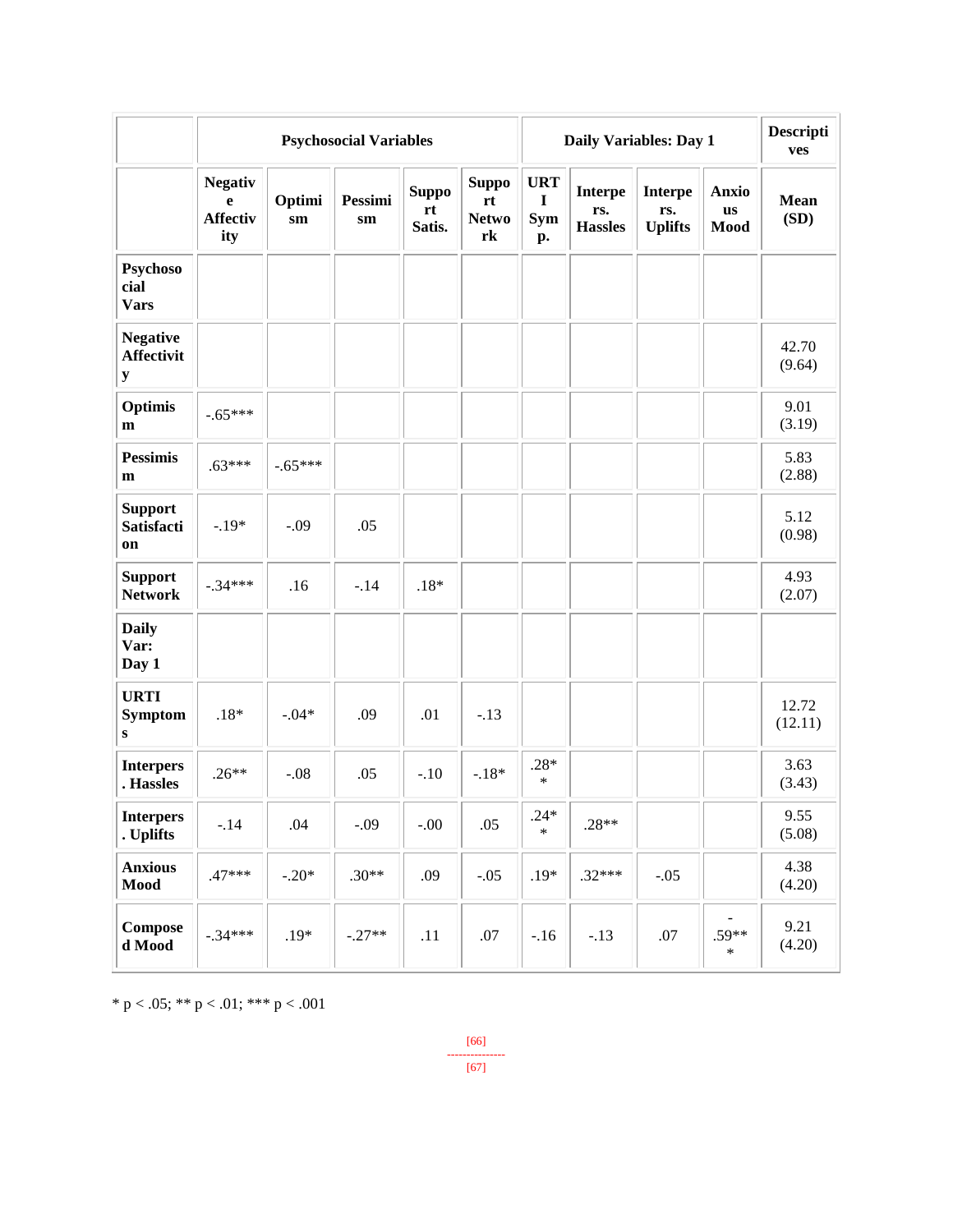On Day 1, URTI symptom reports were positively related to both hassles and uplifts, as well as anxious mood. Whilst anxious mood correlated weakly with hassles, it was not related to uplifts. Composed mood did not correlate with any daily variable except anxious mood, which it related negatively to.

The relationships of age and sex with other variables were also examined. Older individuals reported higher negative affectivity ( $r = .18$ ,  $p < .05$ ) and women reported larger social support networks than men did (t(121) = -2.39,  $p < .05$ ). Neither age nor sex were related to URTI symptom reports on any day, whilst age was associated with composed mood, but only on Day 6 (Wednesday;  $r = -0.22$ ,  $p < 0.05$ ). Age was inconsistently related to hassles and uplifts (rs ranged from -.15 to .22), whereas women tended to report more hassles and uplifts (although not consistently across all days; ts ranged from -3.87 to .09, ps ranged from < .001 to n.s.). Therefore, both age and sex were also controlled for in subsequent analyses.

## **Do Interpersonal Hassles or Uplifts Vary Between Weekdays and the Weekend?**

To examine whether minor events differed between weekdays and the weekend, within-subject comparisons were undertaken. These analyses revealed that significantly more interpersonal uplifts were reported on the weekend (i.e. Days 2 and 3) than during the week (i.e. Days 1 and 4 to 7) (means 8.95 and 7.98 respectively;  $t(123) = 3.38$ ,  $p < .001$ ), but no difference existed for interpersonal hassles  $(t(123) = .33, n.s.).$  To examine the effects of this variation in events that existed across the weekdays and weekend, difference scores between the means for both hassles on the weekend and weekdays and uplifts on the weekend and weekdays were calculated and the effects of entering these as control factors in later analyses were investigated.

**Are Interpersonal Hassles or Uplifts Related to URTI Symptoms Two to Four Days Later?**

To examine the effects of hassles and uplifts on URTI symptoms later in the week, three series of hierarchical multiple regressions were undertaken. The first series examined two-day lags (e.g., Day 1 events on Day 3 URTI symptoms, Day 2 events on Day 4 URTI symptoms, etc.), the second series examined three-day lags, while the third series examined four-day lags. In all analyses age, sex and negative affectivity were entered in the first step of the hierarchical regressions. Interpersonal hassles and uplifts from the relevant day were entered on the second step. Due to the number of tests undertaken in these and subsequent regression analyses,  $\alpha$  was set to the more stringent level of < .01.

As shown in Table 2, minor events explained a significant increase in the variance of URTI symptoms two days later in three of the five analyses. These events predicted symptoms three days later in three out of four analyses, and predicted symptoms four days later in one out of three analyses. The amount of variance explained in URTI symptoms ranged from 7 to 10%, and these effects were due to interpersonal hassles rather than uplifts. These regressions were re-run including the weekend-weekday variation scores in events as control factors. Statistically controlling for event variation in this way did not change the overall pattern of findings; some of the  $R^2$ -change and  $\beta$  values presented in Table 2 were minimally altered. (This procedure was repeated in all other analyses, but as no notable effects were discovered, no further results on this procedure are reported.)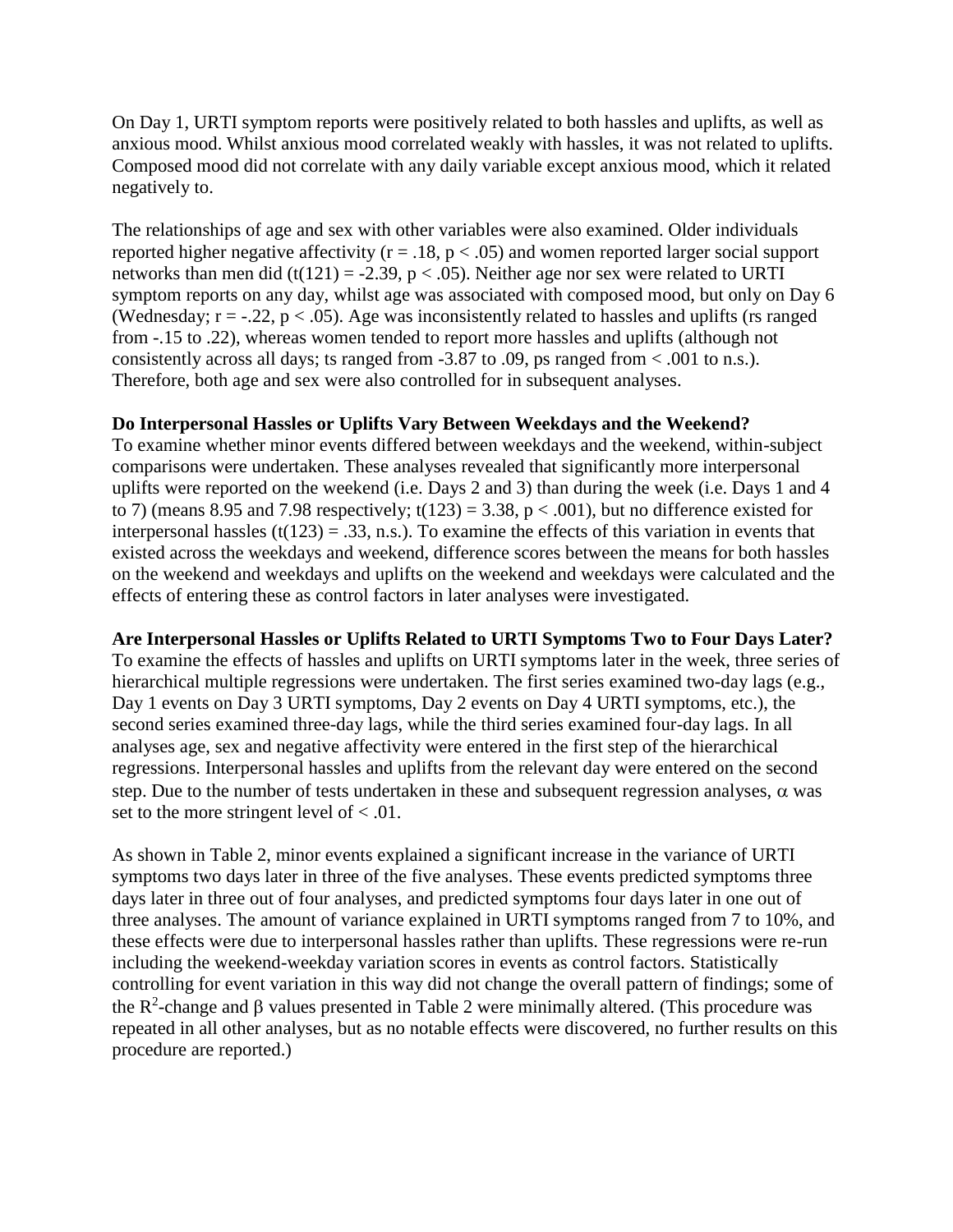[67] ---------------

[68]

**Table 2.** Two to Four Day Lagged Relationships Between Previous Interpersonal Events and URTI Symptoms (Controlling for Age, Sex, and Negative Affectivity).

|                |                                   |                      |                                   |               | The Effects of Events Two Days Previous   |                      |                                   |                      |                                   |         |
|----------------|-----------------------------------|----------------------|-----------------------------------|---------------|-------------------------------------------|----------------------|-----------------------------------|----------------------|-----------------------------------|---------|
|                | Day 1 - Day 3                     |                      | Day 2 - Day 4                     |               | Day 3 - 5                                 |                      | Day 4 - 6                         |                      | Day 5 - 7                         |         |
|                | $\mathbb{R}^2$ -<br><b>Change</b> | $\boldsymbol{\beta}$ | $\mathbb{R}^2$ -<br><b>Change</b> | ß             | $\mathbb{R}^2$ -<br>Change                | $\pmb{\beta}$        | $\mathbb{R}^2$ -<br><b>Change</b> | ß                    | $\mathbb{R}^2$ -<br><b>Change</b> | ß       |
| <b>Hassles</b> | .05                               | .23                  | .03                               | .15           | $.09**$                                   | $.26**$              | $.07**$                           | $.24**$              | $.07**$                           | $.26**$ |
| <b>Uplifts</b> |                                   | .01                  |                                   | .11           |                                           | .16                  |                                   | .12                  |                                   | .06     |
|                |                                   |                      |                                   |               | The Effects of Events Three Days Previous |                      |                                   |                      |                                   |         |
|                | Day 1 - Day 4                     |                      | Day 2 - Day 5                     |               | Day 3 - Day 6                             |                      | Day 4 - Day 7                     |                      |                                   |         |
|                | $\mathbb{R}^2$ -<br>Change        | $\pmb{\beta}$        | $\mathbb{R}^2$ -<br><b>Change</b> | $\pmb{\beta}$ | $\mathbb{R}^2$ -<br><b>Change</b>         | $\pmb{\beta}$        | $\mathbb{R}^2$ -<br><b>Change</b> | $\boldsymbol{\beta}$ |                                   |         |
| <b>Hassles</b> | $.07**$                           | $.24**$              | .05                               | .19           | $.07**$                                   | .14                  | $.10***$                          | $.27**$              |                                   |         |
| <b>Uplifts</b> |                                   | .08                  |                                   | .13           |                                           | .22                  |                                   | .18                  |                                   |         |
|                |                                   |                      |                                   |               | The Effects of Events Four Days Previous  |                      |                                   |                      |                                   |         |
|                | Day 1 - Day 5                     |                      | Day 2 - Day 6                     |               | Day 3 - Day 7                             |                      |                                   |                      |                                   |         |
|                | $\mathbb{R}^2$ -<br>Change        | $\pmb{\beta}$        | $\mathbb{R}^2$ -<br><b>Change</b> | ß             | $\mathbb{R}^2$ -<br><b>Change</b>         | $\boldsymbol{\beta}$ |                                   |                      |                                   |         |
| <b>Hassles</b> | $.10**$                           | $.25**$              | .00                               | .00           | .06                                       | .19                  |                                   |                      |                                   |         |
| <b>Uplifts</b> |                                   | .15                  |                                   | .00           |                                           | .15                  |                                   |                      |                                   |         |

\*\*  $p < .01$ ; \*\*\*  $p < .001$ 

To check whether these effects existed only for two- to four-day lags, a set of comparative analyses of other lags were carried out. No effects reached significance for any of the five- or six-day lags. However, in three out of six analyses, minor events predicted URTI symptoms the following day; this occurred for the influence of Day 4, 5, and 6 minor events on Day 5, 6, and 7 URTI symptoms ( $\mathbb{R}^2$ -changed = .12, .07, .10;  $p < .001$ , .01, .01, respectively). Again, the effect was solely due to hassles ( $\beta$  s = .33, .27, .31; p < .001, .01, .001, respectively).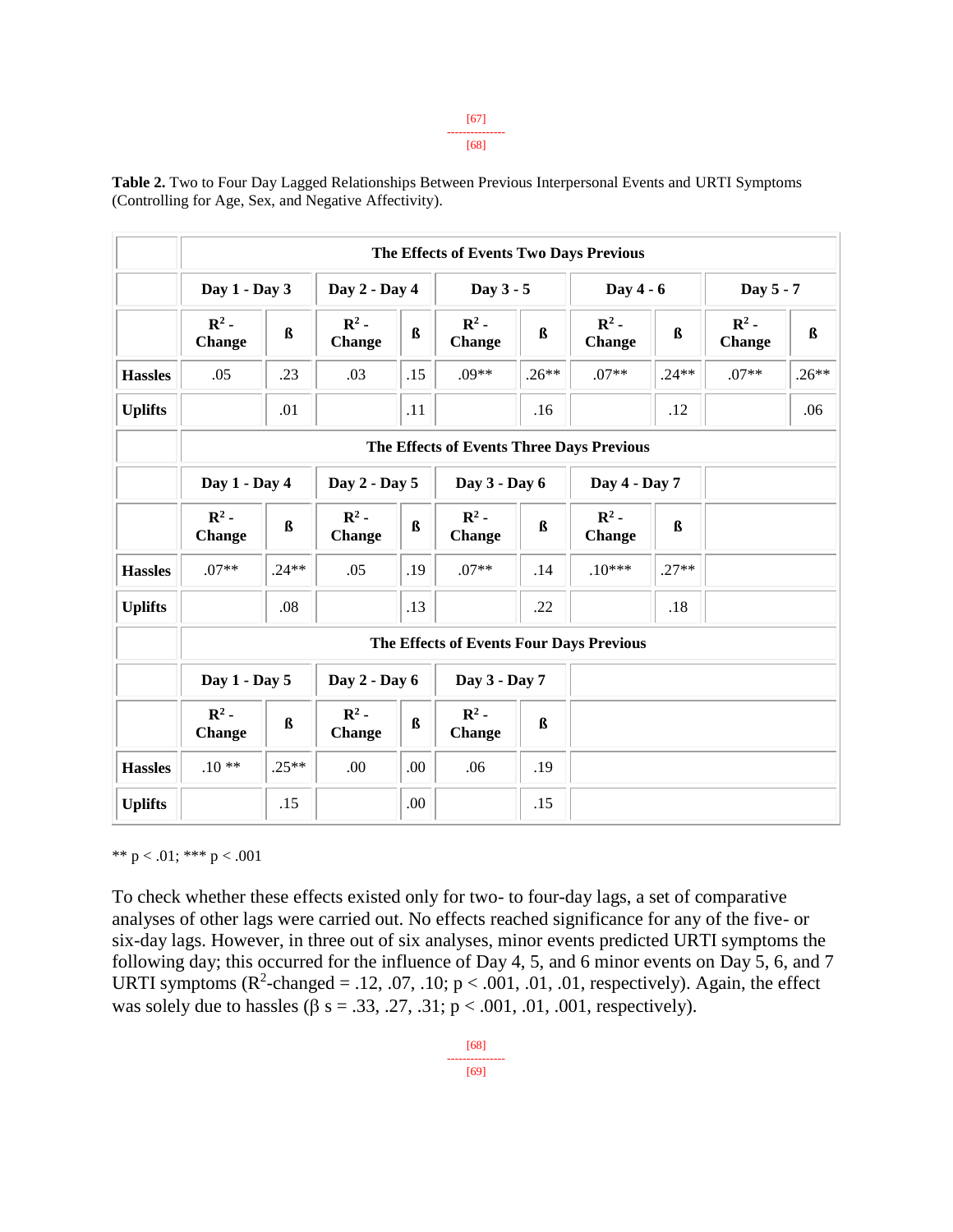#### **Do Interpersonal Hassles or Uplifts Interact with Psychosocial Variables to Affect Later URTI Symptoms?**

To examine whether optimism, pessimism, or social support interacted with hassles and uplifts to affect URTI symptoms two to four days later, another four series of hierarchical regressions were employed. As before, age, sex, and negative affectivity were entered on the first step. The main effects of interpersonal hassles and uplifts on the relevant baseline day were entered on the second step, and the main effects of optimism, pessimism, network size, and support satisfaction were entered on the third step. On the final step the standardised deviation score product terms of interpersonal hassles with each psychosocial variable, and interpersonal uplifts with each psychosocial variable, were entered. In this way the joint effects of two variables measured on different scales can be seen (i.e. without the scale with the larger range having an exaggerated influence; see Finney et al. 1984).

Results of these 12 regression analyses demonstrated that none of the psychosocial factors were having significant main effects above those of events and the control factors ( $\beta$  s ranged from -.21 to -.01, n.s.). The interaction terms significantly increased the variance explained in URTI symptoms once for a two-day lag (Day  $4 \rightarrow$  Day 6; R<sup>2</sup>-change = .16, p < .001) and once for a four-day lag (Day 1  $\rightarrow$  Day 5; R<sup>2</sup>-change = .16, p < .01), and approached significance for a further two two-day lags (Day 1  $\rightarrow$  Day 3; R<sup>2</sup>-change = .14, p < .05; Day 3  $\rightarrow$  Day 5; R<sup>2</sup>-change = .13, p < .05), and two three-day lags (Day 1  $\rightarrow$  Day 4; R<sup>2</sup>-change = .13, p < .05; Day 3  $\rightarrow$  Day 6;  $R^2$ -change = .12,  $p < .05$ ). These were all due to one interaction product term, namely the joint effects of interpersonal hassles and support network ( $\beta$  s = -.36, -.34, ps < .001; and -.29, -.31, -.29, -.30, ps < .01), with one exception. The two-day Day  $4 \rightarrow$  Day 6 lag was also due to joint effects of hassles and optimism ( $\beta = -0.45$ ,  $p < 0.001$ ), however this effect was found only once, and therefore was not investigated further.

To examine the hassles-support network interaction effect further, interpersonal hassles on Day 1 and support network scores were split at the median, and the cell means of URTI symptoms on Day 5 were calculated and examined. Interpersonal hassles had very little impact on later URTI symptoms among people with a large support network, but for those reporting a small support network, experiencing hassles was positively associated with later URTI symptoms. Cell means for the effects of interpersonal hassles and support network on URTI symptoms for the other lags were also examined, and all showed an identical pattern.

> [69] --------------- [70]

As minor events were also found to predict next-day URTI symptoms, six further analyses were undertaken to examine interaction effects with one-day lags. Results showed that hassles and social support network combined to affect next-day URTI symptoms on two occasions (Day  $2 \rightarrow$ Day 3;  $\beta = -.35$ ,  $p < .001$ ; and Day  $4 \rightarrow$  Day 5;  $\beta = -.30$ ,  $p < .01$ ).

#### **Does Anxious or Composed Mood Mediate the Effect of Interpersonal Hassles and Uplifts on Later URTI Symptoms?**

Following the Baron and Kenny (1986) model of mediation, we examined the possible mediating role of mood on the relationship between interpersonal events and URTI symptoms in the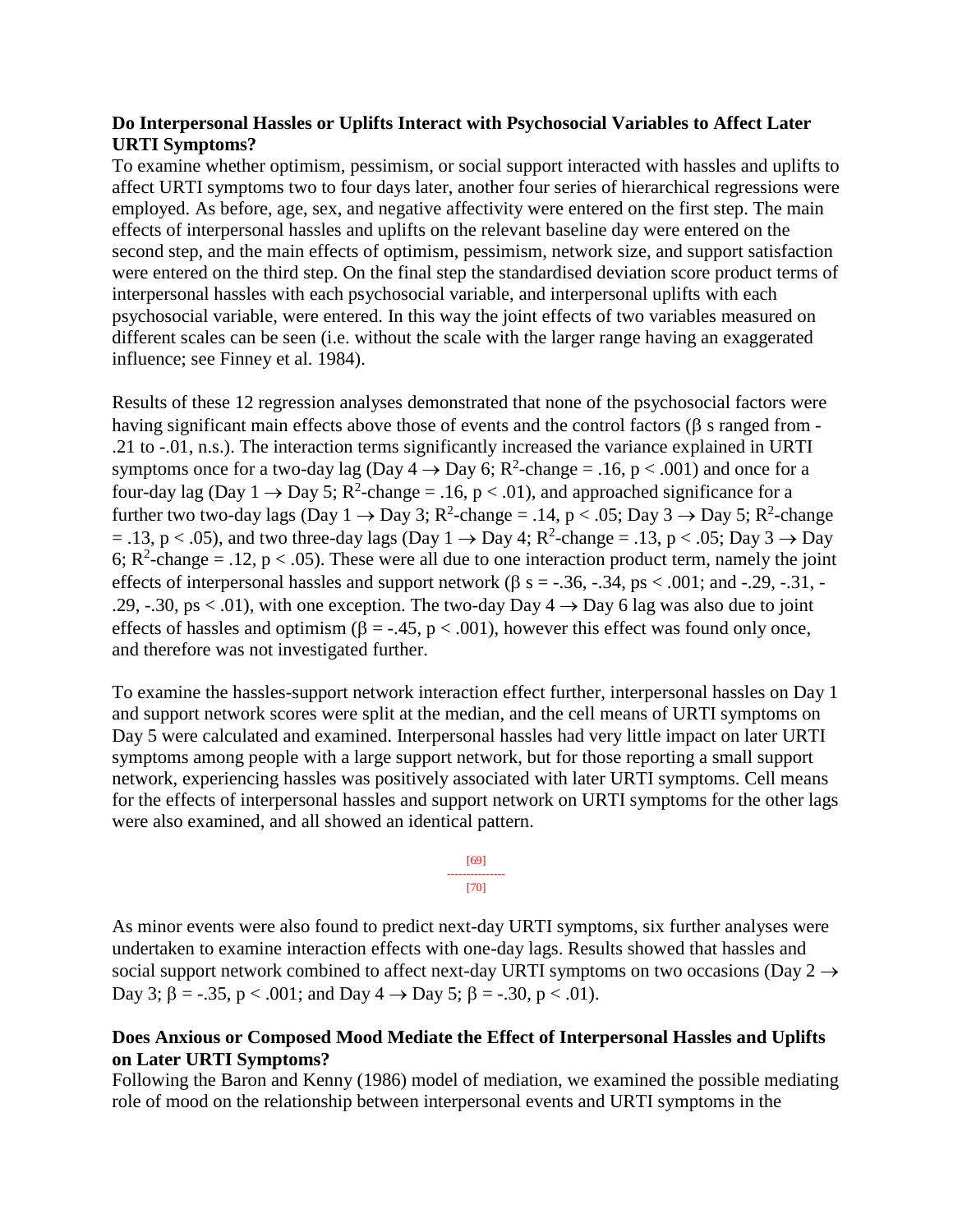following way: Firstly, we examined whether minor events predicted later URTI symptoms (as shown in Table 2, events did predict symptoms one to four days later). Secondly, to examine the initial stage of the mediation relationship (whether events predicted mood), we regressed sameday mood on interpersonal events. Two series of regression analyses were carried out across the week, one for each valence of mood. As shown in Table 3, the results highlighted that this initial stage of mediation was apparent. Minor events had a significant impact on anxious mood on Days 2, 4, 5, and 6 (effects which were primarily due to interpersonal hassles), and also a significant impact on composed mood on Days 2 to 7 (effects which were due to both hassles and uplifts). As expected, hassles were positively associated with anxious mood and negatively with composed mood, while the opposite pattern was observed for uplifts.

Thirdly, to examine the second stage of the mediation relationship (whether mood predicted later symptoms), we regressed the relevant day symptom scores on composed and anxious mood on the base days. Thus, for each lagged analysis, age, sex, and negative affectivity were entered on the first step, and anxious and composed mood on the second step. There was little evidence for this second stage of mediation, as shown in Table 4. In only one of the twelve lagged analyses did anxiety and composure significantly predict later symptoms (Day  $3 \rightarrow$  Day 5).

Finally, to check whether entering mood in the regression equation accounted for the relationship between minor events and later URTI symptoms, we carried out the same series of regression analyses as previously, with hassles and uplifts entered on the final step. Any reduction in the amount of variance accounted for by events (seen in regressions without mood, as shown in Table 2) provides evidence of partial mediation. Table 4 displays the  $R^2$ -change statistics and  $\beta$ values for the effects of interpersonal hassles and uplifts on URTI symptoms two to four days later, while controlling for same-day mood. These results show that the variance explained in URTI symptoms by minor events is reduced by only 1 or 2% when mood is statistically controlled, providing little evidence for a mediating effect of mood. (Similar findings were obtained when one-day lags were examined).

|  | 1701 |  |
|--|------|--|
|  |      |  |
|  | 711  |  |

|                    |                                |                                             |                                |                |                                |        | <b>Anxious Mood</b>            |                      |                                |                 |                                |                                              |                                |        |
|--------------------|--------------------------------|---------------------------------------------|--------------------------------|----------------|--------------------------------|--------|--------------------------------|----------------------|--------------------------------|-----------------|--------------------------------|----------------------------------------------|--------------------------------|--------|
|                    | Day 1                          |                                             | Day 2                          |                | Day 3                          |        | Day 4                          |                      | Day 5                          |                 | Day 6                          |                                              | Day 7                          |        |
|                    | $\mathbf{R}^2$ -<br>Chan<br>ge | $\beta$                                     | $\mathbb{R}^2$ -<br>Chan<br>ge | β              | $\mathbb{R}^2$ -<br>Chan<br>ge | β      | $\mathbb{R}^2$ -<br>Chan<br>ge | β                    | $\mathbb{R}^2$ -<br>Chan<br>ge | β               | $\mathbb{R}^2$ -<br>Chan<br>ge | β                                            | $\mathbb{R}^2$ -<br>Chan<br>ge | β      |
| <b>Hassl</b><br>es | .04                            | $\cdot$ .2<br>$\overline{2}$                | $.09**$                        | $.32*$<br>$**$ | .06                            | .21    | $.17**$<br>$\ast$              | $.33*$<br>$**$       | $.15**$<br>*                   | $.41*$<br>$***$ | $.13**$<br>$\ast$              | $.29*$<br>**                                 | .03                            | .12    |
| <b>Uplif</b>       |                                | $\overline{\phantom{a}}$<br>$\Omega$ .<br>6 |                                | $-.01$         |                                | $-.15$ |                                | ۰<br>$.31*$<br>$***$ |                                | $-.11$          |                                | $\overline{\phantom{a}}$<br>$.24*$<br>$\ast$ |                                | $-.12$ |

**Table 3.** The Same-Day Effects of Interpersonal Events on Anxious and Composed Mood (Controlling for Age, Sex, and Negative Affectivity).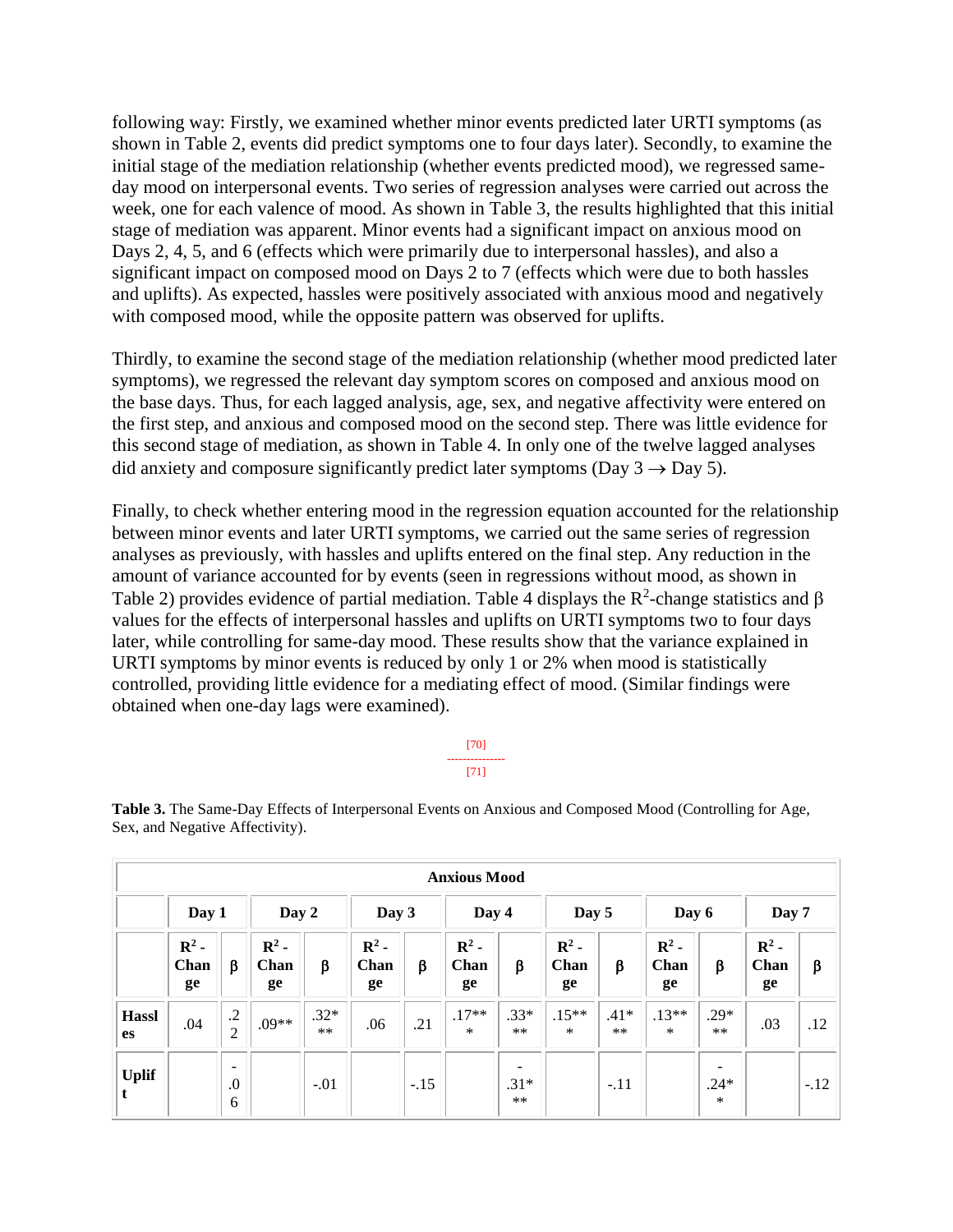|                    |     |                                             |         |                  |     |             | <b>Composed Mood</b> |             |         |                      |                    |                  |         |             |
|--------------------|-----|---------------------------------------------|---------|------------------|-----|-------------|----------------------|-------------|---------|----------------------|--------------------|------------------|---------|-------------|
| <b>Hassl</b><br>es | .00 | $\overline{\phantom{a}}$<br>$\Omega$ .<br>ͻ | $.07**$ | -<br>$.25*$<br>* | .06 | $-.05$      | $.11***$<br>$\ast$   | $.26*$<br>* | $.09**$ | -<br>$.31*$<br>$***$ | $.14***$<br>$\ast$ | -<br>$.24*$<br>* | $.07**$ | $-.08$      |
| <b>Uplif</b>       |     | $\cdot$<br>4                                |         | .16              |     | .25<br>$**$ |                      | $.26*$<br>* |         | .13                  |                    | $.32*$<br>**     |         | .27<br>$**$ |

\*\* p < .01; \*\*\* p < .001

**Table 4.** Mediation Influence of Same-Day Mood on the Two to Four Day Lagged Relationships Between Previous Interpersonal Events and URTI Symptoms (Controlling for Age, Sex, and Negative Affectivity).

|                |                                   |     |                                   |     | The Effects of Mood and Events Two Days Previous   |         |                                   |                       |                                   |         |
|----------------|-----------------------------------|-----|-----------------------------------|-----|----------------------------------------------------|---------|-----------------------------------|-----------------------|-----------------------------------|---------|
|                | Day 1 - Day 3                     |     | Day 2 - Day 4                     |     | Day 3 - Day 5                                      |         | Day 4 - Day 6                     |                       | Day 5 - Day 7                     |         |
|                | $\mathbb{R}^2$ -<br><b>Change</b> | β   | $\mathbb{R}^2$ .<br><b>Change</b> | β   | $\mathbb{R}^2$ -<br><b>Change</b>                  | β       | $\mathbb{R}^2$ -<br><b>Change</b> | β                     | $\mathbb{R}^2$ -<br><b>Change</b> | $\beta$ |
| <b>Anxiety</b> | .01                               | .14 | .00                               | .07 | $.08**$                                            | $.35**$ | .03                               | .20                   | .05                               | .15     |
| Composure      |                                   | .09 |                                   | .08 |                                                    | .12     |                                   | .01                   |                                   | .12     |
| <b>Hassles</b> | .04                               | .22 | .03                               | .17 | $.07**$                                            | .21     | .06                               | .15                   | .06                               | .21     |
| <b>Uplifts</b> |                                   | .02 |                                   | .10 |                                                    | .18     |                                   | .19                   |                                   | .12     |
|                |                                   |     |                                   |     | The Effects of Mood and Events Three Days Previous |         |                                   |                       |                                   |         |
|                | Day 1 - Day 4                     |     | Day 2 - Day 5                     |     | Day 3 - Day 6                                      |         | Day 4 - Day 7                     |                       |                                   |         |
|                | $\mathbb{R}^2$ -<br><b>Change</b> | β   | $\mathbb{R}^2$ -<br><b>Change</b> | β   | $\mathbb{R}^2$ -<br><b>Change</b>                  | β       | $\mathbb{R}^2$ -<br><b>Change</b> | $\beta$               |                                   |         |
| <b>Anxiety</b> | .00                               | .08 | .01                               | .15 | .07                                                | $.33**$ | .02                               | .15                   |                                   |         |
| Composure      |                                   | .03 |                                   | .09 |                                                    | .24     |                                   | $\overline{a}$<br>.02 |                                   |         |
| <b>Hassles</b> | .07                               | .24 | .05                               | .20 | .05                                                | .09     | $.09**$                           | .19                   |                                   |         |
| <b>Uplifts</b> |                                   | .07 |                                   | .12 |                                                    | .22     |                                   | .24                   |                                   |         |
|                |                                   |     |                                   |     | The Effects of Mood and Events Four Days Previous  |         |                                   |                       |                                   |         |
|                | Day 1 - Day 5                     |     | Day 2 - Day 6                     |     | Day 3 - Day 7                                      |         |                                   |                       |                                   |         |
|                | $\mathbb{R}^2$ -<br><b>Change</b> | β   | $\mathbb{R}^2$ -<br><b>Change</b> | β   | $\mathbb{R}^2$ -<br><b>Change</b>                  | β       |                                   |                       |                                   |         |
| <b>Anxiety</b> | .01                               | .13 | .01                               | .12 | .03                                                | .20     |                                   |                       |                                   |         |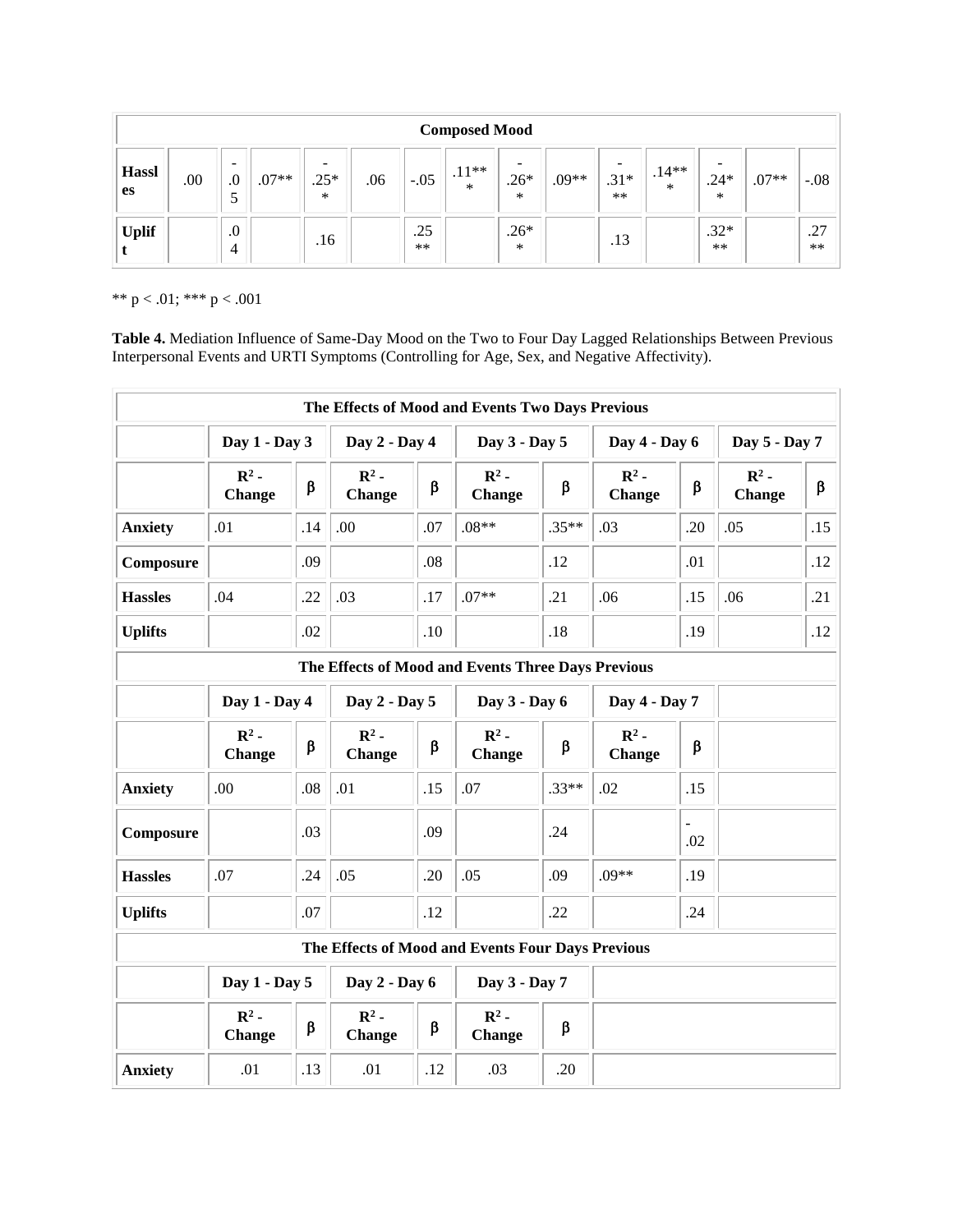| Composure      |         | .10 |     | .09      |     | .01 |
|----------------|---------|-----|-----|----------|-----|-----|
| <b>Hassles</b> | $.09**$ | .24 | .00 | -<br>.03 | .05 | .15 |
| <b>Uplifts</b> |         | .14 |     | -<br>.01 |     | .17 |

\*\*  $p < .01$ ; \*\*\*  $p < .001$ 

[71] --------------- [72]

## **DISCUSSION**

The aim of the present study was to replicate previous findings of a lagged relationship between minor events and URTI symptoms. In the present sample interpersonal hassles affected URTI symptom reports one to four days later, whilst uplifts had no significant lagged effects. These minor events did not predict URTI symptoms five to six days later. We also hypothesised that certain psychosocial resources would interact with minor events to affect URTI symptoms. Optimism, pessimism, and social support satisfaction did not interact with events to predict later URTI symptoms. However, support network and interpersonal hassles combined to affect URTI symptoms one to four days later. We further predicted that anxious and composed mood may mediate the stress-URTI relationship, and although this was not fully supported, interpersonal events clearly affected same-day mood.

The lagged relationship found between interpersonal events and URTI symptoms in the present study is consistent with previous research (Evans and Edgerton 1991; Sheffield et al. 1996). This relationship held for lags of one to four days, but nothing beyond four days. Previous daily research has not found lags as short as one day, but according to Tyrell et al. (1993) this is in-line with the onset of some URTI symptoms: their experimental work showed that URTI symptoms peak around three or four days after infection, although different patterns existed for various URTI symptoms, depending on the viral agent given. Stone et al. (1994) have reported one- to two-day lagged effects of uplifts on secretory immunoglobulin A antibody (this relationship did not occur for hassles), although they did not examine how this lag goes on to affect symptom reporting.

Unexpectedly, the effects observed in the present study were only due to hassles, not both hassles and uplifts as predicted. Previous findings regarding the differential effects of hassles and uplifts have been mixed, with some studies showing effects for both hassles and uplifts (Stone et al. 1987), and others demonstrating effects for uplifts only (e.g., Evans and Edgerton 1991; Evans et al. 1988). Perhaps these differences arise from different study designs, such as betweenversus within-subject, the type of minor events considered, and the time-frame of participant recall. It is also possible that experiencing interpersonal hassles is more important for later symptoms than experiencing interpersonal uplifts. Experiencing such hassles may influence the tendency for people to over-report physical symptoms, or may actually influence how much attention people pay to themselves and their bodily sensations.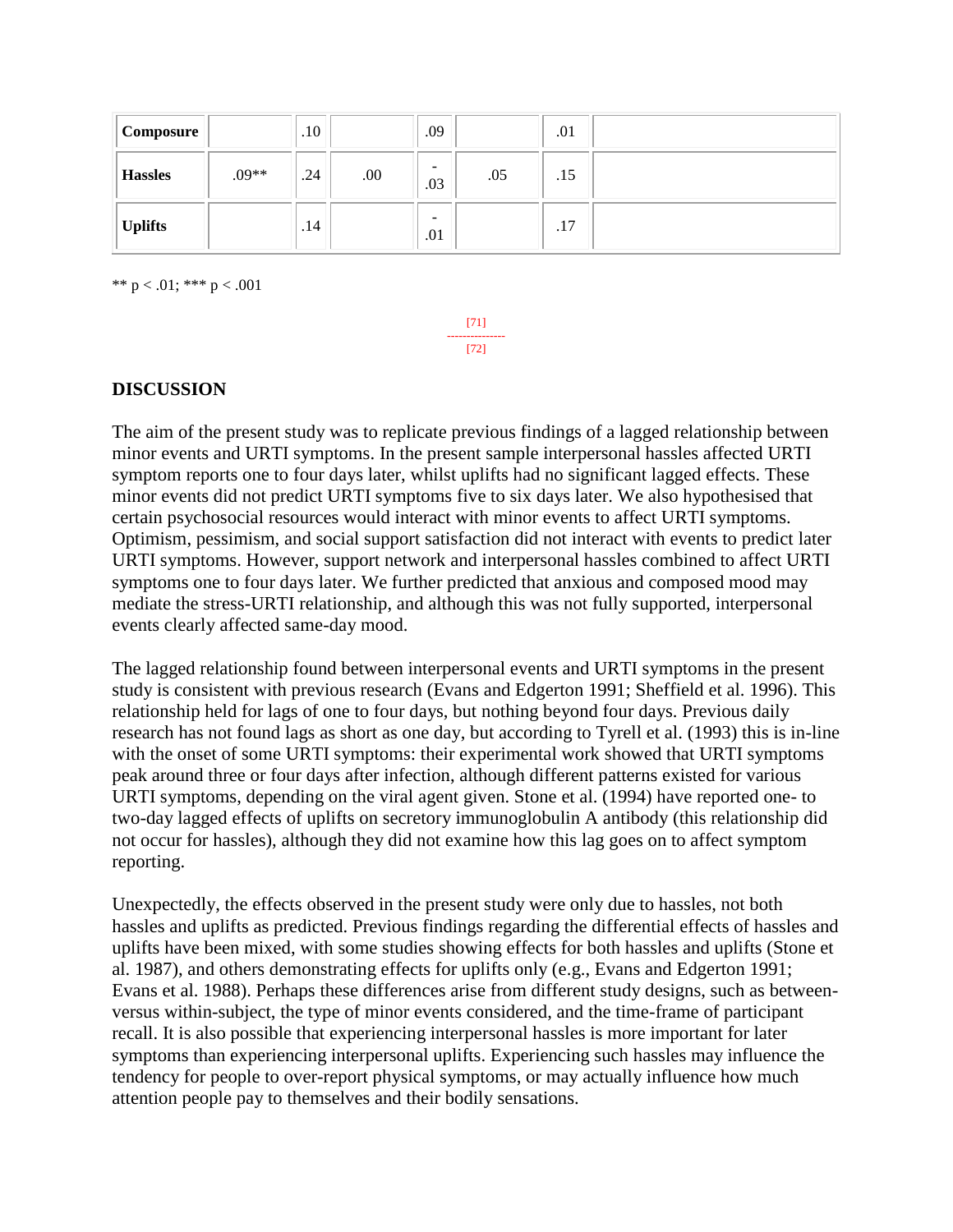[73]

A greater number of interpersonal uplifts were reported on the weekend days than during the week, whereas no difference existed for hassles. This result indicates that the aversive effect of hassles on later symptoms would exist across all types of days, and maybe the influence of a dip in uplifts would be most detrimental at the weekend. Controlling for this variation in events did not remove the lagged effects of hassles observed in the present study, but questions of the influence of day the week and interruption to routine could be addressed in longer, more detailed diary studies.

The effects of interpersonal hassles on URTI symptoms one to four days later was moderated by support network size. Interpersonal hassles were positively related to URTI symptoms among people with a small network, whereas little or no relationship existed among people with a large network. This buffering effect has also been found in studies of life-event stress and URTIs (Turner Cobb and Steptoe 1996, 1998), as well as undesirable minor events and next-day mood (Affleck et al. 1994), although the present study is the first to report results with interpersonal events on their own. Interpersonal hassles may have less impact for individuals who have a large network because these people may be exposed to more positive interpersonal interaction in which events are positively reinterpreted. However, in the present study no relationship existed between support network size and interpersonal uplifts. Perhaps those with smaller networks do not have as many close contacts to provide support when they experience hassles, thus leading them to engage in more unhealthy behaviours. Future diary studies could examine daily levels of social interaction and health behaviours to investigate whether people with a large network actually make use of this support in reaction to stress, and if such contact on a daily basis is related to health behaviours and URTI symptoms.

As in previous research, optimism and pessimism appeared to be relatively independent of each other. Both optimism and pessimism were related to negative affectivity, contrary to a previous study in which negative affectivity was related only to pessimism (Marshall et al. 1992). However, no consistently significant interactive or main effects of either optimism or pessimism were found on URTI symptoms, contrary to previous research (e.g., Lyons and Chamberlain 1994, 1998). Optimism is usually conceptualised in terms of generalised outcome expectancy, such that people who expect positive outcomes are termed optimists, and those expecting negative outcomes, pessimists. However, researchers have argued that the domain and level of generality is important in expectancy theory (Peterson 2000). Therefore, rather than employing a generalised optimism measure, it may be useful to consider expectancies specific to the type of events under investigation. In the present study, participants' expectancies concerning their daily interpersonal interactions may have been more important than their overall dispositional optimistic/pessimistic outlook. Further, whilst the present study examined particular psychosocial resources in the context of interpersonal stress and symptom experience, future research may benefit from examining other types of psychosocial resources in the context of other types of minor events. For example, functional/tangible social support may be particularly relevant to the effects of work and/or financial hassles and uplifts.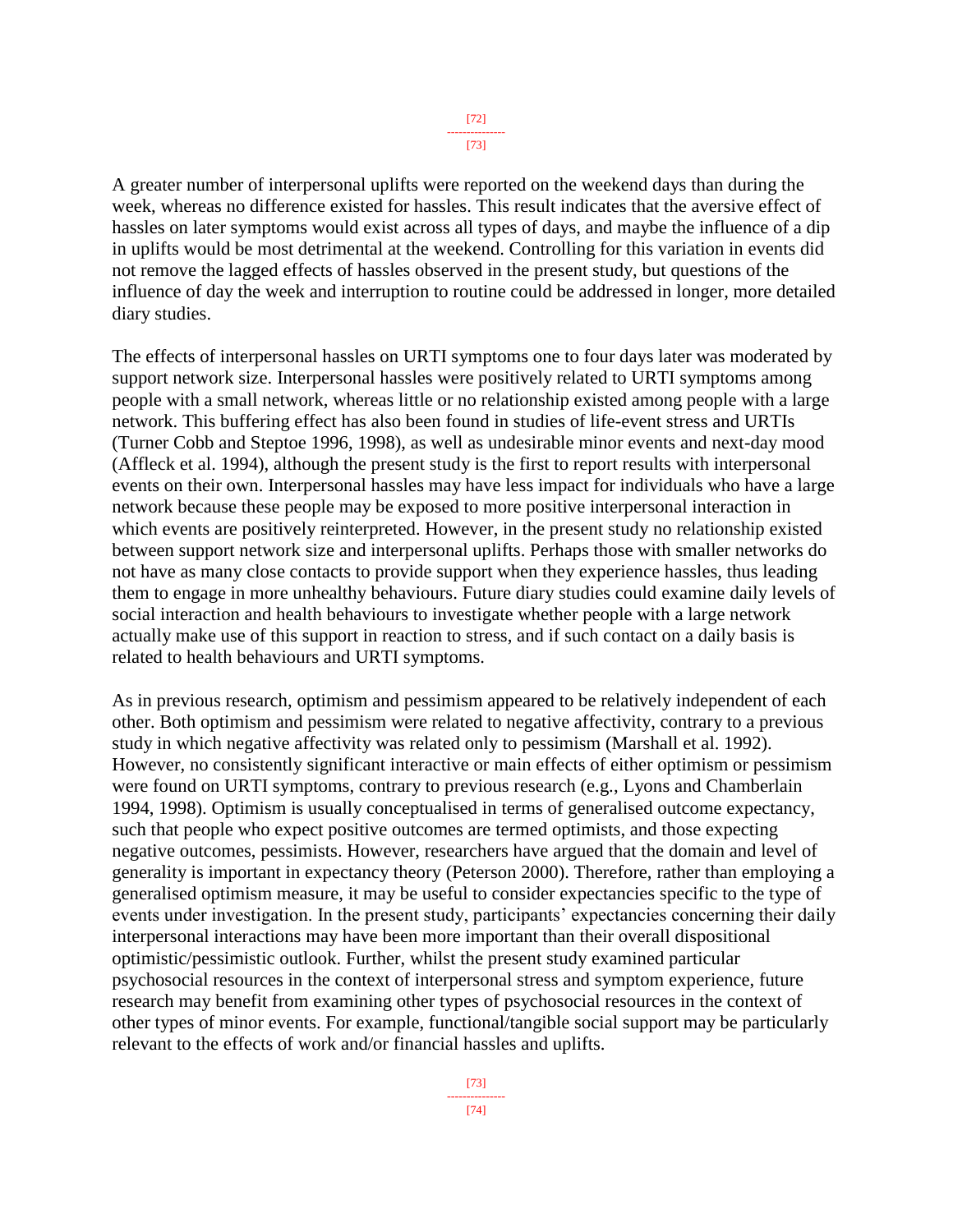It was predicted that anxious or composed mood may mediate the stress-URTI relationship. Between-subjects analyses showed that interpersonal hassles and uplifts both predicted anxious and composed mood across the week. However, no consistent significant relationship was found between mood and later URTI symptoms, discounting a full mediational pathway. When mood was statistically controlled for, there was a small reduction in amount of variance in URTI symptoms explained by minor events, indicating minor, partial mediation. This is consistent with previous findings for events, mood, and immunity (e.g., Stone et al. 1996). However, mood states other than anxiety and composure, such as depression and elation, may provide stronger mediation.

An alternative explanation of the lack of full mediation by mood in the present study is that the effect of daily stress on URTI symptoms may be independent of any affective component (cf. Evans et al. 1996). For example, Smith et al. (1992) found that previous poor mood did not increase susceptibility to subsequent URTI. Therefore, it may be beneficial to investigate potential mediators of the stress-URTI relationship other than mood, such as specific behaviours. Refraining from smoking cigarettes, and consuming moderate amounts of alcohol, have both been related to reduced URTI incidence (Cohen et al. 1993; Turner Cobb and Steptoe 1996).

As well as fluctuating daily, mood is believed to vary within the day. Thayer (1996) reports that anxiety peaks in the late afternoon and early evening, which could have caused a potential confound. No assessment of compliance with the time of completion of the diary was carried out in the present study, and incorrect completion time could affect results due to within-day fluctuations in anxiety.

There are several other limitations of the present study. The seven-day period of data collection was relatively short, and a longer period may have captured more URTI episodes. Nevertheless, over this short recording period, some people who originally agreed to participate dropped out, and this may have been more likely amongst those who were ill or experiencing more events than usual. It is possible that there are day of the week effects; for example hassles experienced on the weekend may have a greater impact on physical health than hassles on other days. However, the present seven-day study was too short to address this issue, but it raises possibilities for future research. Furthermore, the present sample consisted of young, healthy students, limiting generalisability, and also contained a high proportion of females who have been shown to report higher interpersonal stress (Davis, Matthews and Twalmley 1999). However, analyses did not show consistent differences between males and females in events or mood.

> [74] --------------- [75]

A further limitation is that only subjective symptom reports were employed in the present study, and these were not objectively verified. Subjective URTI symptom reporting has been related to objective health measures in previous research (e.g., mucus weight; Cohen et al. 1995), although other studies show that people report such symptoms in the absence of a verifiable URTI (Feldman et al. 1999). However, regardless of verifiable illness, the symptoms an individual perceives themselves as experiencing are an important focus for research in this area. Perceived symptom level is one of the strongest predictors of illness behaviour, determining whether the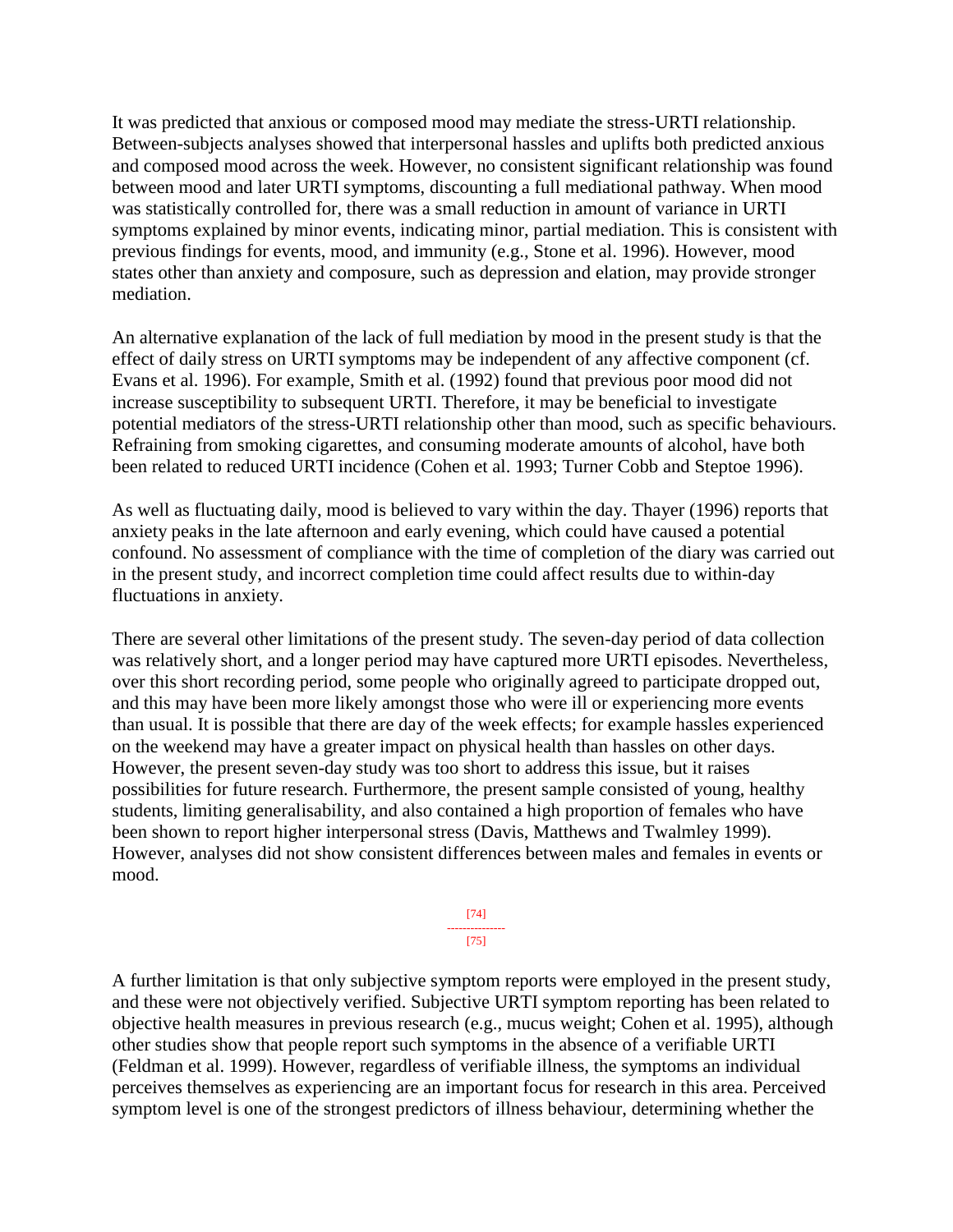sick-role is taken on, whether health care resources are utilised, and whether days are taken off work due to illness (Gijsbers van Wijk, Huisman and Kolk 1999). Therefore, we believe subjective symptom reporting is a pertinent focus for the investigatory study of the influence of daily and psychosocial processes.

The importance of URTIs is well known: they often lead to lower respiratory tract infections (LRTIs) which are known to be caused by the same viruses (Halperin et al. 1983). These infections are potentially life threatening for high risk groups including the elderly, infants, and people suffering from immunosuppresive diseases such as AIDS. Further, URTIs have serious economic effects, and hence social effects, due to considerable periods of unproductivity (Keech, Scott and Ryan 1997). The present study found that interpersonal hassles affected URTI symptom reports over the following four days, and that this effect was buffered by social support network, highlighting the importance of simultaneously considering psychosocial factors, minor events, and daily processes on health.

## **REFERENCES**

Affleck, G., H. Tennen, S. Urrows and P. Higgins (1994). "Person and contextual features of daily stress reactivity: individual differences in relations of undesirable daily events with mood disturbance and chronic pain intensity." *Journal of Personality and Social Psychology*, 66:329- 340.

Baron, R. M. and D. A. Kenny (1986). "The moderator-mediator variable distinction in social psychological research: Conceptual, strategic, and statistical considerations." *Journal of Personality and Social Psychology*, 51:1173-1182.

Bolger, N., A. DeLongis, R. C. Kessler and E. A. Schilling (1989). "Effects of daily stress on negative mood." *Journal of Personality and Social Psychology*, 57:808-818.

Cacioppo, J. T. (1994). "Social neuroscience: Autonomic, neuroendocrine, and immuneresponses to stress." *Psychophysiology*, 31:113-128.

> [75] --------------- [76]

Cimbolic Gunthert, K., L. H. Cohen and S. Armeli (1999). "The role of neuroticism in daily stress and coping." *Journal of Personality and Social Psychology*, 77:1087-1100.

Cohen, S. (1995). "Psychological stress and susceptibility to upper respiratory infections." *American Journal of Respiratory Critical Care Medicine*, 52:553-558.

Cohen, S., W. J. Doyle, D. P. Skoner, P. Fireman, J. M. Gwaltney Jr. and J. T. Newsom (1995). "State and trait negative affectivity as predictors of objective and subjective symptoms of respiratory viral infections." *Journal of Personality and Social Psychology*, 68:159-169.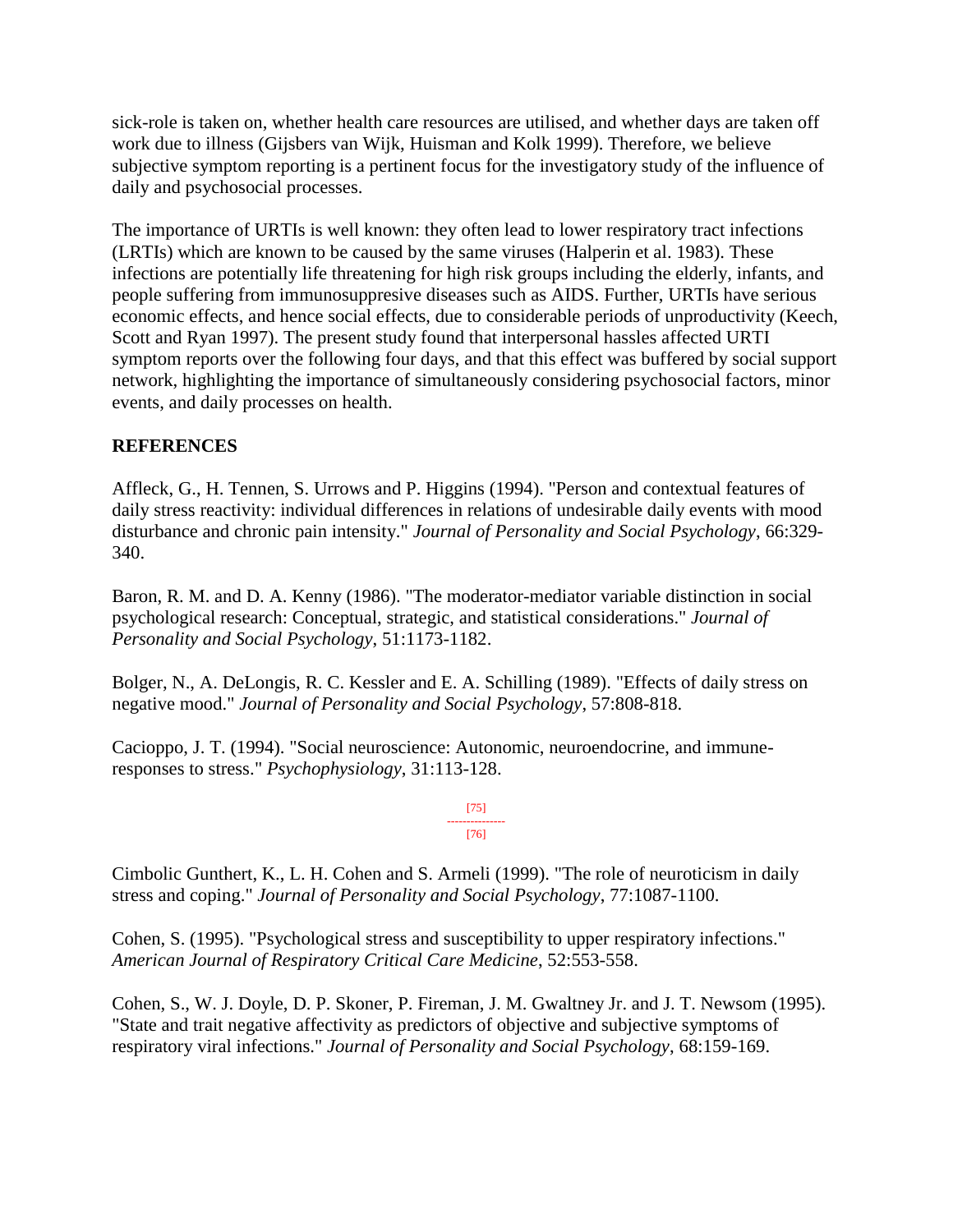Cohen, S., E. Frank, W. J. Doyle, D. P. Skoner, B. S. Rabin and J. M. Gwaltney Jr. (1998). "Types of stressors that increase susceptibility to the common cold in healthy adults." *Health Psychology*, 17:214-223.

Cohen, S., D. A. J. Tyrrell, M. A. H. Russell, M. J. Jarvis and A. P. Smith (1993). "Smoking, alcohol-consumption, and susceptibility to the common cold." *American Journal of Public Health*, 83:1277-1283.

Cohen, S., D. A. J. Tyrrell and A. P. Smith (1991). "Psychological stress and susceptibility to the common cold." *New England Journal of Medicine*, 325:606-612.

Cohen, S. and T. A. Wills (1985). "Stress, social support, and the buffering hypothesis." *Psychological Bulletin*, 98:310-357.

David, J. P., P. J. Green, R. Martin and J. Suls (1997). "Differential roles of neuroticism, extraversion, and event desirability for mood in daily life: An integrative model of top-down and bottom-up processes." *Journal of Personality and Social Psychology*, 73:149-159.

Davis, M. C., K. A. Matthews and E. W. Twalmley (1999). "Is life more difficult on Mars or Venus? A meta-analytic review of sex differences in major and minor life events." *Annals of Behavioral Medicine*, 21:83-97.

DeLongis, A., S. Folkman and R. S. Lazarus (1988). "The impact of daily stress on health and mood: Psychological and social resources as mediators." *Journal of Personality and Social Psychology*, 54:486-495.

> [76] --------------- [77]

Evans, P. D., A. Doyle, F. Hucklebridge and A. Clow (1996). "Positive but not negative life events predict vulnerability to upper respiratory illness." *British Journal of Health Psychology*, 1:339-348.

Evans, P. D. and N. Edgerton (1991). "Life-events and mood as predictors of the common cold." *British Journal of Medical Psychology*, 64:35-44.

Evans, P. D., M. K. Pitts and K. Smith (1988). "Minor infection, minor life events and the four day desirability dip." *Journal of Psychosomatic Research*, 32:533-539.

Feldman, P. J., S. Cohen, W. J. Doyle, D. P. Skoner and J. M. Gwaltney Jr. (1999). "The impact of personality on the reporting of unfounded symptoms and illness." *Journal of Personality and Social Psychology*, 77:370-378.

Finney, J. W., R. E. Mitchell, R. C. Cronkite and R. H. Moos (1984). "Methodological issues in estimating main and interactive effects: Examples from coping, social support and stress field." *Journal of Health and Social Behavior*, 25:85-98.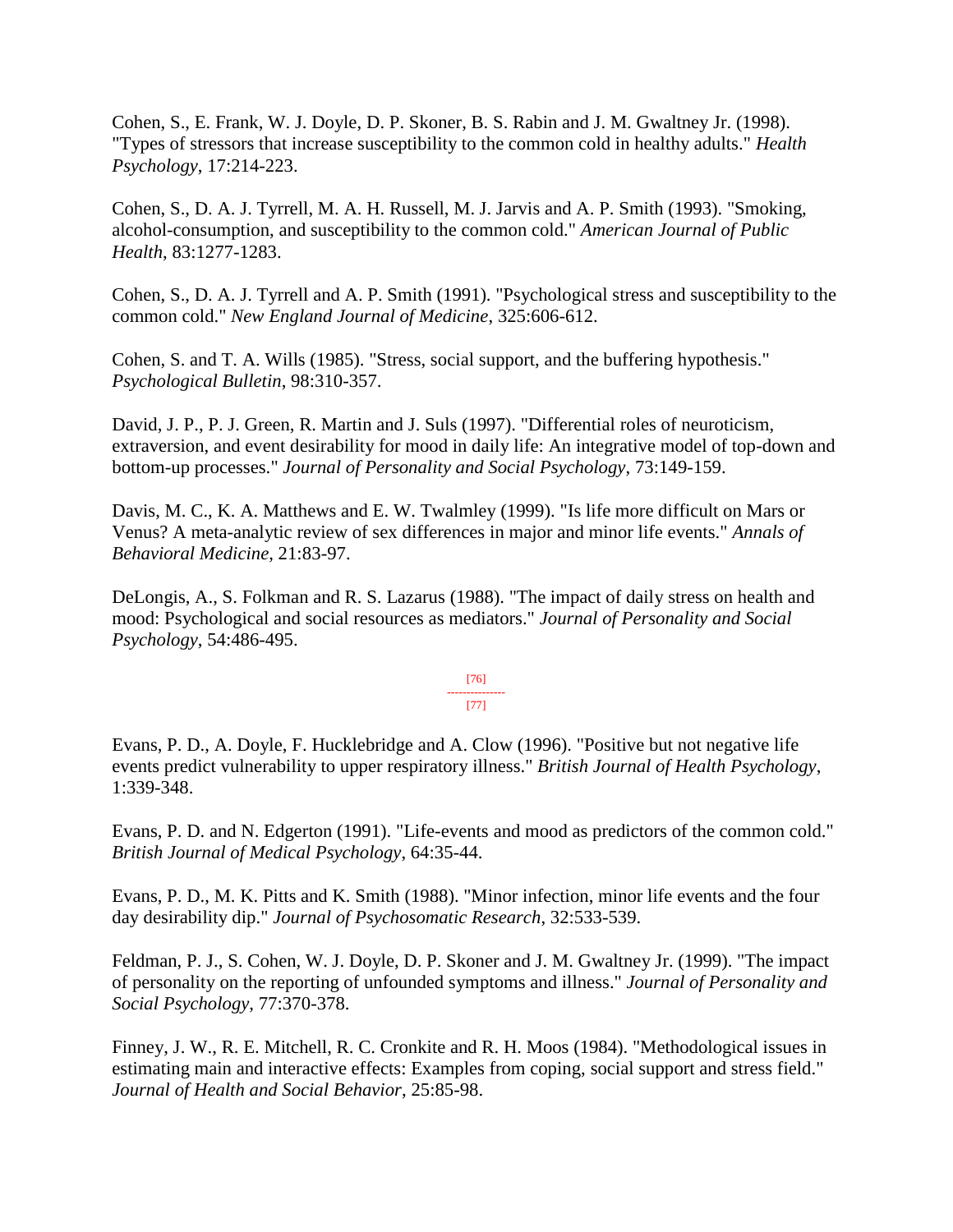Flory, J. D., K. Räikkönen, K. A. Matthews and J. F. Owens (2000). "Self-focused attention and mood in everyday social interactions." *Personality and Social Psychology Bulletin*, 26:875-883.

Gijsbers van Wijk, C. M. T., H. Huisman and A. M. Kolk (1999). "Gender differences in physical symptoms and illness behavior: A health diary study." *Social Science and Medicine*, 49:1061-1074.

Halperin, S. A., A. E. Peyton, J. O. Hendly, P. M. Surrat, H. M. G. Dieter and J. M. Gwaltney Jr. (1983). "Pathogenesis of lower respiratory tract infection symptoms in experimental rhinovirus infection." *American Review of Respiratory Diseases*, 128:806-810.

Jones, F. and B. C. Fletcher (1996). "Taking work home: A study of daily fluctuations in work stressors, effects on mood and impacts on martial partners." *Journal of Occupational and Organizational Psychology*, 69:89-106.

Kanner, A. D., J. C. Coyne, C. Schaefer and R. S. Lazarus (1981). "Comparisons of two modes of stress measurements: Daily hassles and uplifts versus major life events." *Journal of Behavioural Medicine*, 4:1-39.

Keech, M., A. J. Scott and P. J. Ryan (1998). "The impact of influenza and influenza-like illness on productivity and healthcare resource utilization in a working population." *Occupational Medicine*, 48:85-90.

> [77] --------------- [78]

Lorr, M. and D. McNair (1982). *Profile of Mood States: Bi-polar form*. San Diego: Educational and Industrial Testing Service.

Lyons, A. C. and K. Chamberlain (1994). "The effects of minor events, optimism, and selfesteem on health." *British Journal of Clinical Psychology*, 33:559-570.

Lyons, A. C. and K. Chamberlain (1998). "Daily events and physical symptoms: Effects of event type, optimism, pessimism, and health behaviors." *Current Research in Social Psychology*, 3:88- 102. http://www.uiowa.edu/~grpproc/crisp/crisp.3.8.htm

Marco, C. A., J. M. Neale, J. E. Schwartz, S. Shiffman and A. A. Stone (1999). "Coping with daily events and short-term mood changes: An unexpected failure to observe effects of coping." *Journal of Consulting and Clinical Psychology*, 67:755-764.

Marshall, G. N., C. B. Wortman, J. W. Kusulas, L. K. Hervig and R. R. Vickers Jr. (1992). "Distinguishing optimism from pessimism: Relations to fundamental dimensions of mood and personality." *Journal of Personality and Social Psychology*, 62:1067-1074.

McCrae, R. R. and P. T. Costa (1986). "Personality, coping, and coping effectiveness in an adult sample." *Journal of Personality*, 54:385-405.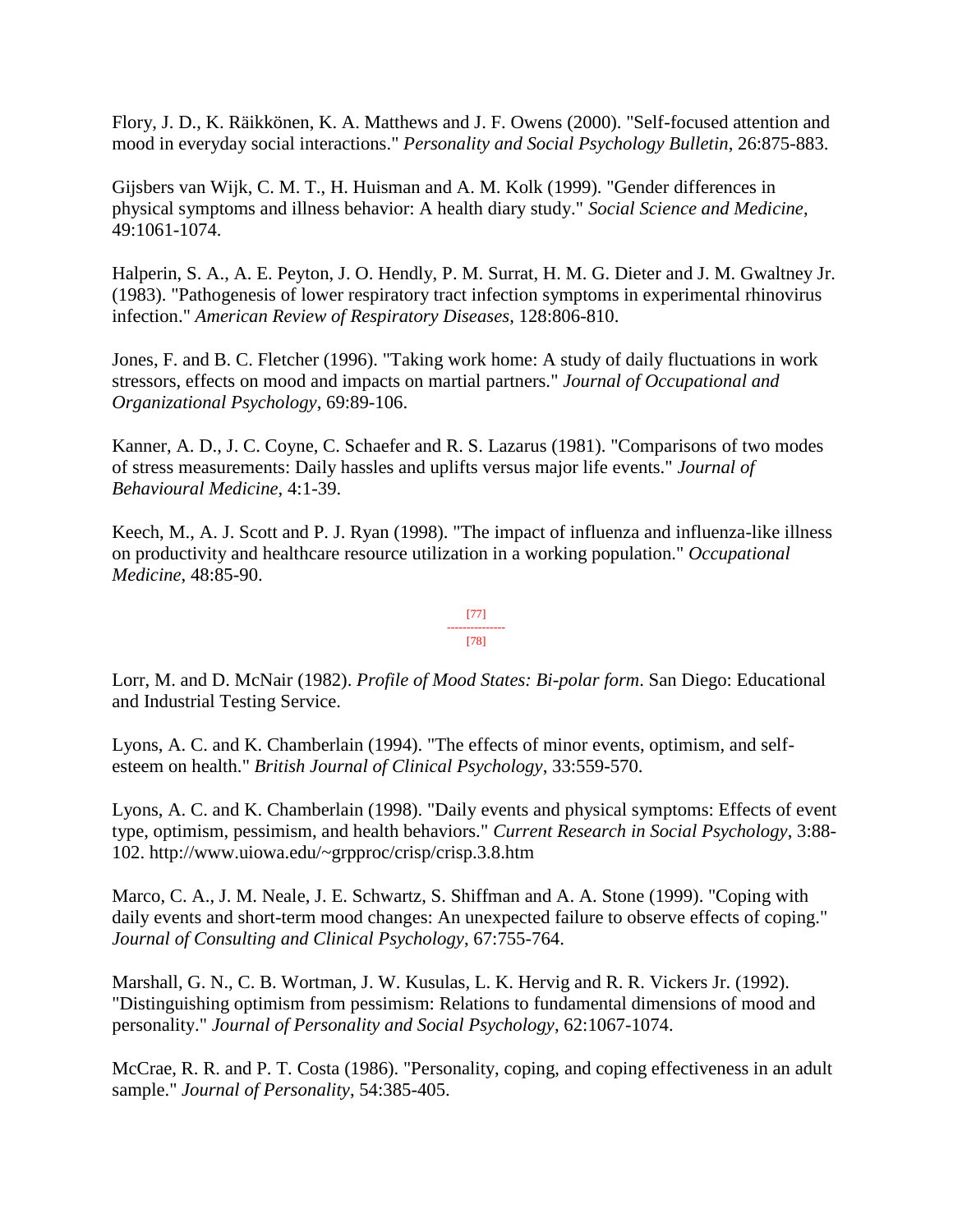Monto, A. S. and K. M. Sullivan (1993). "Acute respiratory illness in the community. Frequency of illness and the agents involved." *Epidemiology and Infection*, 110:145-160.

Ogden, J. and T. Mtandabari (1995). "Examination stress and changes in mood and health related behaviours." *Psychology and Health*, 12:289-299.

Pennebaker, J. (1982). *The psychology of physical symptoms*. New York: Springer-Verlag.

Peterson, C. (2000). "The future of optimism." *American Psychologist*, 55:44-55.

Pillow, D. R., A. J. Zautra and I. Sandler (1996). "Major life events and minor stressors: Identifying mediational links in the stress process." *Journal of Personality and Social Psychology*, 70:381-394.

> [78] --------------- [79]

Sarason, I. G., B. R. Sarason, E. N. Shearin and G. R. Pierce (1987). "A brief measure of social support: Practical and theoretical implications." *Journal of Social and Personal Relationships*, 4:497-510.

Scheier, M. F. and C. S. Carver (1985). "Optimism, coping and health: Assessment and implications of generalized outcome expectancies." *Health Psychology*, 4:219-247.

Scheier, M. F., C. S. Carver and M. W. Bridges (1994). "Distinguishing optimism from neuroticism (and trait anxiety, self-mastery, and self-esteem): A reevaluation of the life orientation test." *Journal of Personality and Social Psychology*, 67:1063-1078.

Scheier, M. F., J. K. Weintraub and C. S. Carver (1986). "Coping with stress: Divergent strategies of optimists and pessimists." *Journal of Personality and Social Psychology*, 51:1257- 1264.

Sheffield, D., C. McVey and D. Carroll (1996). "Daily events and somatic symptoms: Evidence of a lagged relationship." *British Journal of Medical Psychology*, 69:267-269.

Smith, A. P., D. A. J. Tyrrell, G. I. Barrow, P. G. Higgins, J. S. Willman, S. Bull, K. B. Coyle and S. Trickett (1992). "Mood and experimentally-induced respiratory virus infections and illnesses." *Psychology and Health*, 6:205-212.

Spielberger, C. D. (1983). *Manual for the state and trait anxiety inventory*. Palo Alto: Consulting Psychologists Press.

Steptoe, A. and J. Wardle (1998). "Stress, hassles and variations in alcohol consumption, food choice and physical exercise: A diary study." *British Journal of Health Psychology*, 3:51-63.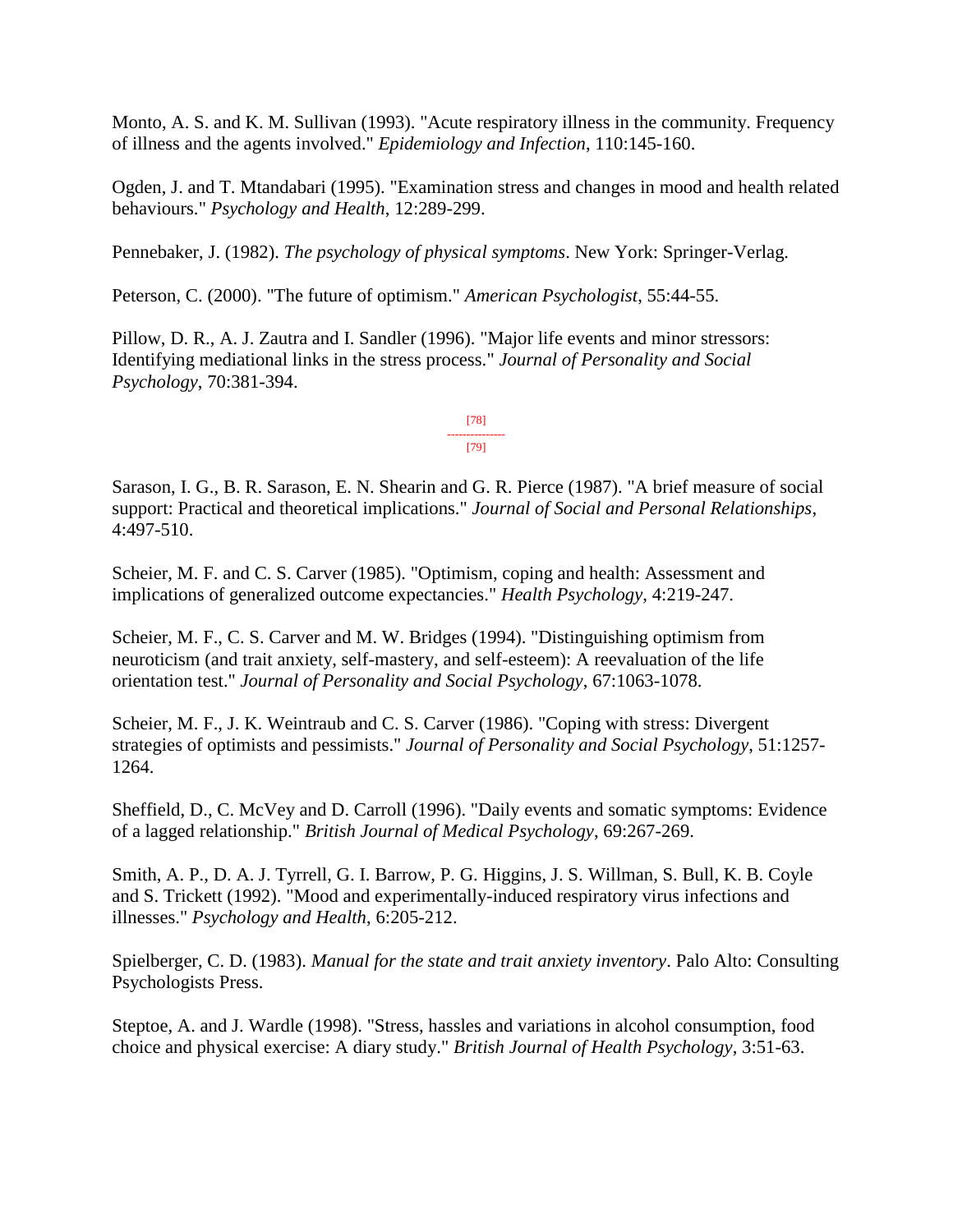Steptoe, A. and S. Cohen (1999). "Psychoneuroimmunology, stress and the common cold." Pp.11-25 in *Mind, diet, and the common cold*, edited by R. Eccles. International Congress and Symposium Series Number 239. London: Royal Society of Medicine.

Stone, A. A. (1987). "Event content in a daily survey is differentially associated with concurrent mood." *Journal of Personality and Social Psychology*, 52:56-58.

> [79] --------------- [80]

Stone, A. A., C. A. Marco, C. E. Cruise, D. S. Cox and J. M. Neale (1996). "Are stress-induced immunological changes mediated by mood? A closer look at how both desirable and undesirable daily events influence sIgA antibody." *International Journal of Behavioral Medicine*, 3:1-13.

Stone, A. A., J. M. Neale, D. S. Cox, A. Napoli, H. Valdimarsdottir and E. Kennedy-Moore (1994). "Daily events are associated with a secretory immune response to an oral antigen in men." *Health Psychology*, 13:440-446.

Stone, A. A., B. R. Reed and J. M. Neale (1987). "Changes in daily event frequency precede periods of physical symptoms." *Journal of Human Stress*, 13:70-74.

Thayer, R. E. (1996). The origin of everyday moods: Managing energy, tension and stress. Oxford: Oxford University Press.

Turner Cobb, J. M. and A. Steptoe (1996). "Psychological stress and susceptibility to upper respiratory tract infections in an adult population sample." *Psychosomatic Medicine*, 58:404-412.

Turner Cobb, J. M. and A. Steptoe (1998). "Psychosocial influences on upper respiratory infectious illnesses in children." *Journal of Psychosomatic Research*, 45:319-330.

Tyler, P. and D. Cushway (1995). "Stress in nurses: The effects of coping and social support." *Stress Medicine*, 11:243-251.

Tyrell, D. A. J., S. Cohen and J. E. Schlarb (1993). "Signs and symptoms in common colds." *Epidemiology and Infection*, 111:143-156.

van Eck, M., N. A. Nicolson and J. Berkhof (1998). "Effects of stressful daily events on mood states: Relationship to global perceived stress." *Journal of Personality and Social Psychology*, 75:1572-1585.

Watson, D., D. Wiese, J. Vaidya and A. Tellegen (1999). "The two general activation systems of affect: Structural findings, evolutionary considerations, and psychobiological evidence." *Journal of Personality and Social Psychology*, 76:820-838.